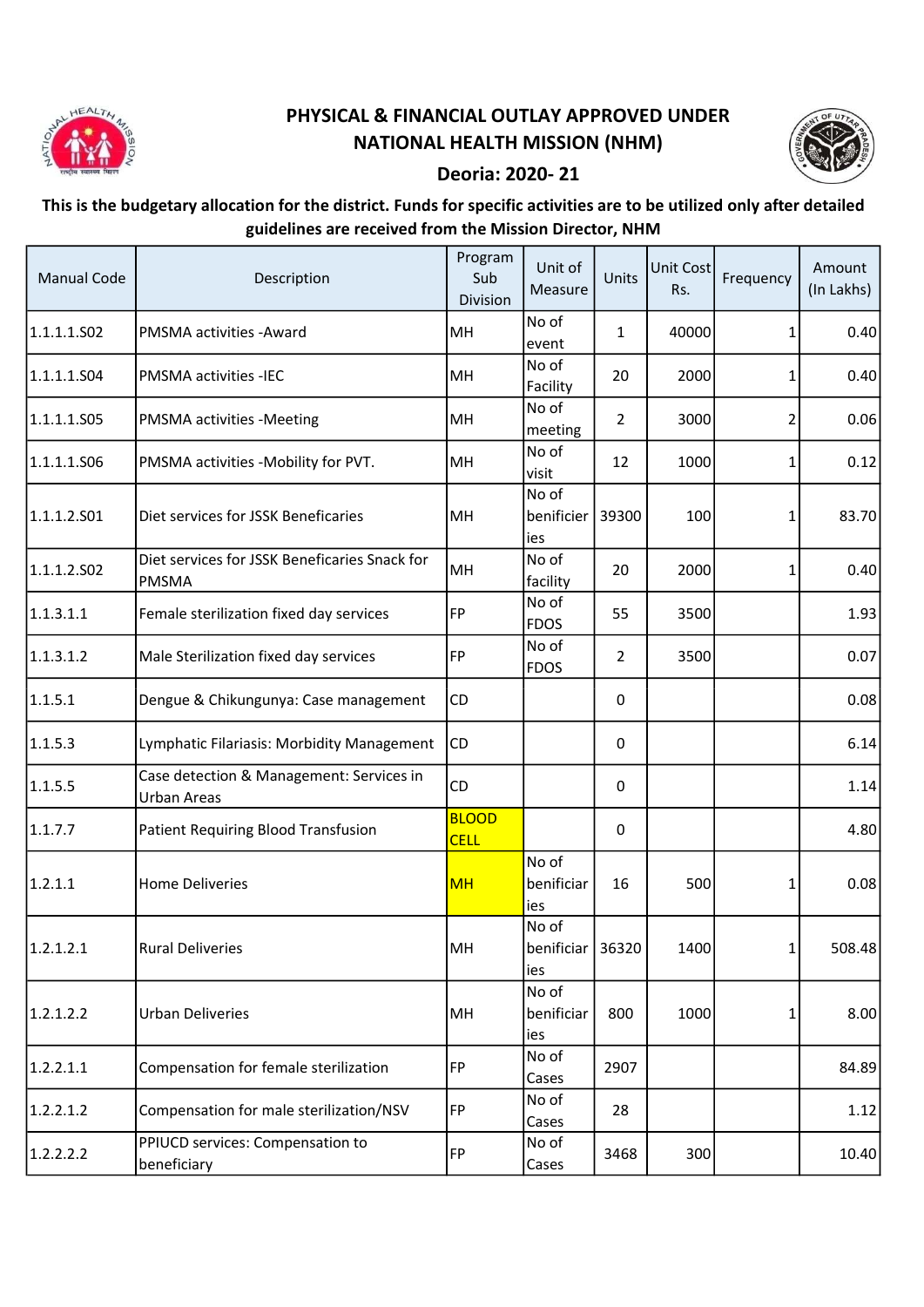| <b>Manual Code</b> | Description                                                                                 | Program<br>Sub<br>Division | Unit of<br><b>Measure</b>        | Units          | <b>Unit Cost</b><br>Rs. | Frequency | Amount<br>(In Lakhs) |
|--------------------|---------------------------------------------------------------------------------------------|----------------------------|----------------------------------|----------------|-------------------------|-----------|----------------------|
| 1.2.2.2.3          | PAIUCD Services: Compensation to<br>beneficiary                                             | <b>FP</b>                  | No of<br>Cases                   | 10             | 300                     |           | 0.03                 |
| 1.2.2.2.4          | Injectable contraceptive incentive for<br>beneficiaries                                     | <b>FP</b>                  | No of<br>Cases                   | 7251           | 100                     |           | 7.25                 |
| 1.2.3.2            | TB Patient Nutritional Support under Nikshay<br>Poshan Yojana                               | CD                         |                                  | 0              |                         |           | 193.30               |
| 1.3.1.1            | SNCU                                                                                        | <b>CH</b>                  | No of<br>Facility                | $\mathbf{1}$   |                         |           | 15.00                |
| 1.3.1.2            | <b>NBSU</b>                                                                                 | <b>CH</b>                  | No of<br>Facility                | 5              | 5000                    | 12        | 3.00                 |
| 1.3.1.4            | <b>NRCs</b>                                                                                 | <b>CH</b>                  | No of<br>Facility                | $\mathbf{1}$   |                         |           | 7.80                 |
| 1.3.1.6            | AH/RKSK Clinics                                                                             | <b>RKSK</b>                |                                  | $\overline{2}$ |                         |           | 0.32                 |
| 1.3.1.7.502        | Phone and Internet Charges for DEIC<br>Manager                                              | <b>RBSK</b>                | no of<br><b>DEIC</b><br>managers | 0              | 2000                    | 1         | 0.02                 |
| 1.3.1.8            | <b>District NCD Clinic</b>                                                                  |                            |                                  | 0              |                         |           | 1.00                 |
| 1.3.1.9            | CHC NCD Clinic: Mobility, Miscellaneous &<br>Contingencies                                  | <b>NCD</b>                 |                                  | 0              |                         |           | 16.00                |
| 1.3.2.4            | Consumables for computer including<br>provision for internet access for<br>strengthening RI | R <sub>l</sub>             | No.                              | 0              | 1000                    | 12        | 0.12                 |
| 1.3.2.6.S01        | IMEP Services- BMW- DH                                                                      | <b>IMEP</b>                |                                  | 324            |                         |           | 42.57                |
| 1.3.2.6.S02        | IMEP Services- BMW- CHC/BPHC                                                                | <b>IMEP</b>                |                                  | 520            |                         |           | 68.33                |
| 1.3.2.6.503        | IMEP Services- BMW Block Level UPHC &<br>District Level UPHC                                | <b>IMEP</b>                |                                  | 6              |                         |           | 0.79                 |
| 1.3.2.6.S04        | IMEP Services - BMW-MCH Wing                                                                | <b>IMEP</b>                |                                  | 60             |                         |           | 7.88                 |
| 1.3.2.6.506        | IMEP Services- Machnized Cleaning - DH                                                      | <b>IMEP</b>                |                                  | 0              |                         |           | 110.22               |
| 1.3.2.6.508        | IMEP Services- Mannual Laundry-DH & MCH<br>Wing (100 Bed)                                   | <b>IMEP</b>                |                                  | 0              |                         |           | 19.44                |
| 1.3.2.6.510        | IMEP Services- Cleaning - CHC/BPHC                                                          | <b>IMEP</b>                |                                  | 520            |                         |           | 34.22                |
| 1.3.2.6.511        | <b>IMEP Services-Cleaning - MCH Wing</b>                                                    | <b>IMEP</b>                |                                  | 60             |                         |           | 3.95                 |
| 1.3.2.6.513        | <b>IMEP Services-Cleaniness - Sub Centers</b>                                               | <b>IMEP</b>                |                                  | 315            |                         |           | 18.90                |
| 1.3.2.6.S15        | POL for generator-DH                                                                        | <b>IMEP</b>                |                                  | 0              |                         |           | 6.30                 |
| 1.3.2.6.516        | POL for generator -CHC and BPHC                                                             | <b>IMEP</b>                |                                  | 0              |                         |           | 26.78                |
| 2.2.1              | POL for Family Planning/Others                                                              | <b>FP</b>                  | No of<br><b>FDOS</b>             | 82             | 1000                    |           | 0.82                 |
| 2.2.2              | Mobility & Communication support for AH<br>counsellors & RKSK Coordinators                  | <b>RKSK</b>                | No of<br>Councelo<br>r           | $\overline{2}$ | 1200                    | 12        | 0.29                 |
| 2.2.3              | Mobility support for RBSK Mobile health<br>team                                             | <b>RBSK</b>                | No of<br>vehicles                | 32             | 33000                   | 12        | 126.72               |
| 2.2.4              | Support for RBSK: CUG connection per team<br>and rental                                     | <b>RBSK</b>                | No of<br>teams                   | 32             | 200                     | 12        | 0.77                 |
| 2.2.10             | Kala-azar Case search/ Camp Approach:<br>Mobility/POL/supervision                           | CD                         |                                  | 0              |                         |           | 2.00                 |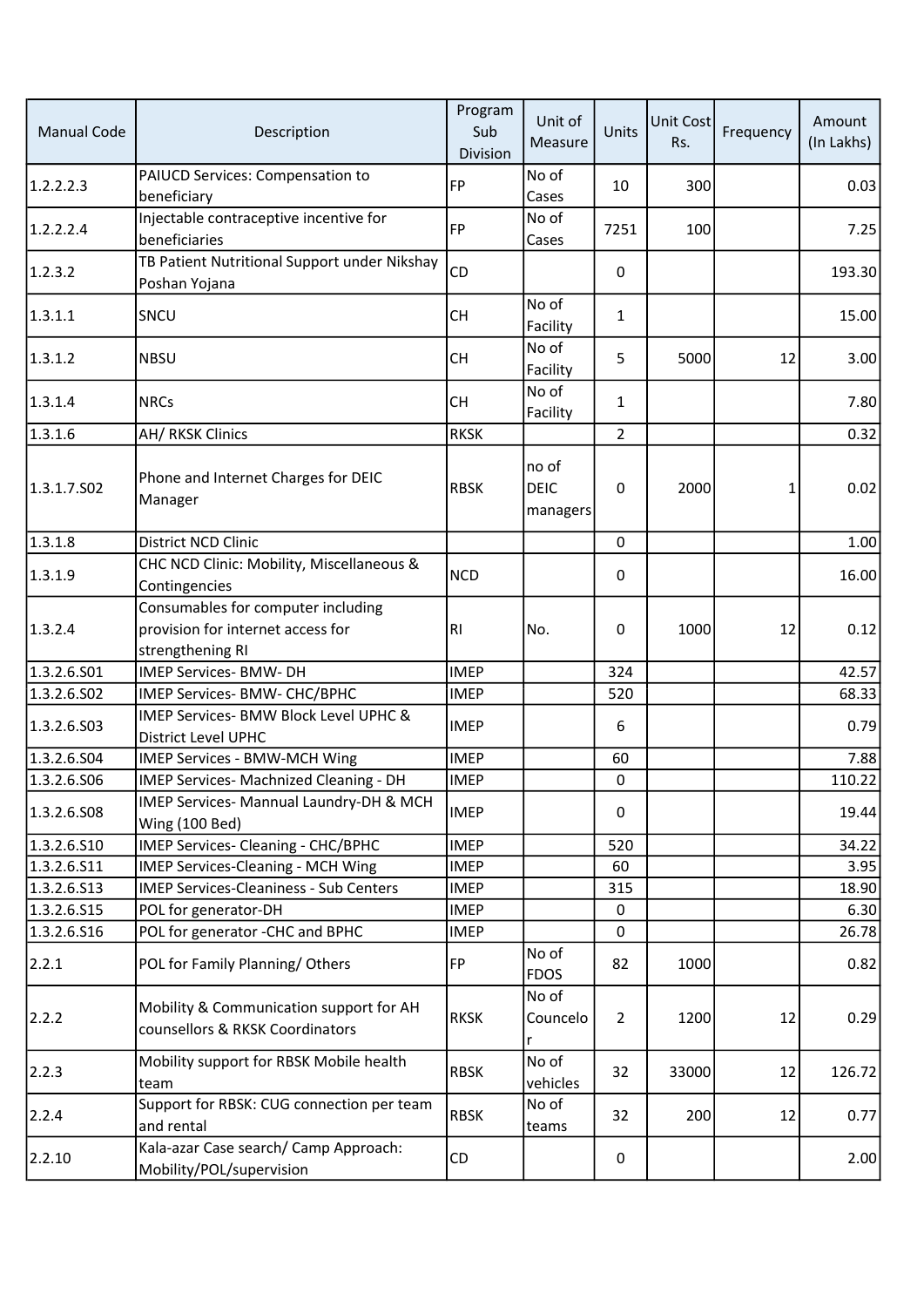| <b>Manual Code</b> | Description                                                                                                                                                                                      | Program<br>Sub<br>Division | Unit of<br>Measure            | Units | <b>Unit Cost</b><br>Rs. | Frequency | Amount<br>(In Lakhs) |
|--------------------|--------------------------------------------------------------------------------------------------------------------------------------------------------------------------------------------------|----------------------------|-------------------------------|-------|-------------------------|-----------|----------------------|
| 2.3.1.1.2          | Monthly Village Health and Nutrition Days                                                                                                                                                        | R1                         | no of<br>sessions             | 3763  | 100                     | 1         | 3.76                 |
| 2.3.2.3            | DMHP: Targeted interventions at community<br>level Activities & interventions targeted at<br>schools, colleges, workplaces, out of school<br>adolescents, urban slums and suicide<br>prevention. | <b>NCD</b>                 |                               | 0     |                         |           | 6.00                 |
| 2.3.2.5            | Tobacco Cessation Centre (TCC): Weekly FGD<br>with the tobacco users                                                                                                                             | <b>NCD</b>                 |                               | 0     |                         |           | 0.52                 |
| 2.3.3.2            | Screening and free spectacles to school<br>children                                                                                                                                              | <b>NCD</b>                 |                               | 0     |                         |           | 5.43                 |
| 2.3.3.3            | Screening and free spectacles for near work<br>to Old Person                                                                                                                                     | <b>NCD</b>                 |                               | 0     |                         |           | 5.43                 |
| 2.3.3.4.1          | Coverage of Public School                                                                                                                                                                        | <b>NCD</b>                 |                               | 0     |                         |           | 0.67                 |
| 2.3.3.4.2          | Coverage of Pvt. School                                                                                                                                                                          | <b>NCD</b>                 |                               | 0     |                         |           | 2.00                 |
| 2.3.3.4.3          | Coverage of Public School in other's school<br>programme                                                                                                                                         | <b>NCD</b>                 |                               | 0     |                         |           | 1.33                 |
| 2.3.3.4.4          | Coverage of Pvt. School in other's school<br>programme                                                                                                                                           | <b>NCD</b>                 |                               | 0     |                         |           | 1.00                 |
| 2.3.3.4.5          | Sensitization campaign for college students                                                                                                                                                      | <b>NCD</b>                 |                               | 0     |                         |           | 2.00                 |
| 3.1.1.1.1          | JSY Incentive to ASHA                                                                                                                                                                            | <b>MH</b>                  | No of<br><b>ASHA</b>          | 31200 | 600                     | 1         | 187.20               |
| 3.1.1.1.2          | ASHA incentive under MAA programme @ Rs<br>100 per ASHA for quarterly mother's meeting                                                                                                           | <b>CH</b>                  | No of<br>meetings             | 2040  | 100                     |           | 4.08                 |
| 3.1.1.1.3.501      | Incentive for Home Based Newborn Care<br>programme Rural                                                                                                                                         | <b>CH</b>                  | No of<br>newborn              | 57026 | 250                     | 1         | 142.57               |
| 3.1.1.1.5          | Incentive for referral of SAM cases to NRC<br>and for follow up of discharge SAM children<br>from NRCs                                                                                           | <b>CH</b>                  | No of<br>Child                | 860   | 150                     | 1         | 0.26                 |
| 3.1.1.1.6          | Incentive for National Deworming Day for<br>mobilising out of school children                                                                                                                    | <b>RKSK</b>                | No of<br><b>ASHA</b>          | 3087  | 100                     | 1         | 3.09                 |
| 3.1.1.1.7          | Incentive for IDCF for prophylactic<br>distribution of ORS to family with under-five<br>children.                                                                                                | <b>CH</b>                  | No of<br><b>ASHA</b>          | 2040  | 100                     | 1         | 2.04                 |
| 3.1.1.1.9          | National Iron Plus Incentive for mobilizing<br>children and/or ensuring compliance and<br>reporting (6-59 months)                                                                                | <b>CH</b>                  | No of<br><b>ASHA</b>          | 2040  | 50                      | 1         | 6.12                 |
| 3.1.1.1.11         | ASHA Incentive under Immunzation                                                                                                                                                                 | RI                         | no of<br>children             | 63034 | 225                     | 1         | 141.83               |
| 3.1.1.1.12         | Incentive to ASHA for Quaterly Visit Under<br>HBYC program                                                                                                                                       | <b>CH</b>                  | No of<br>Child $/5$<br>visits | 26100 | 250                     | 1         | 65.25                |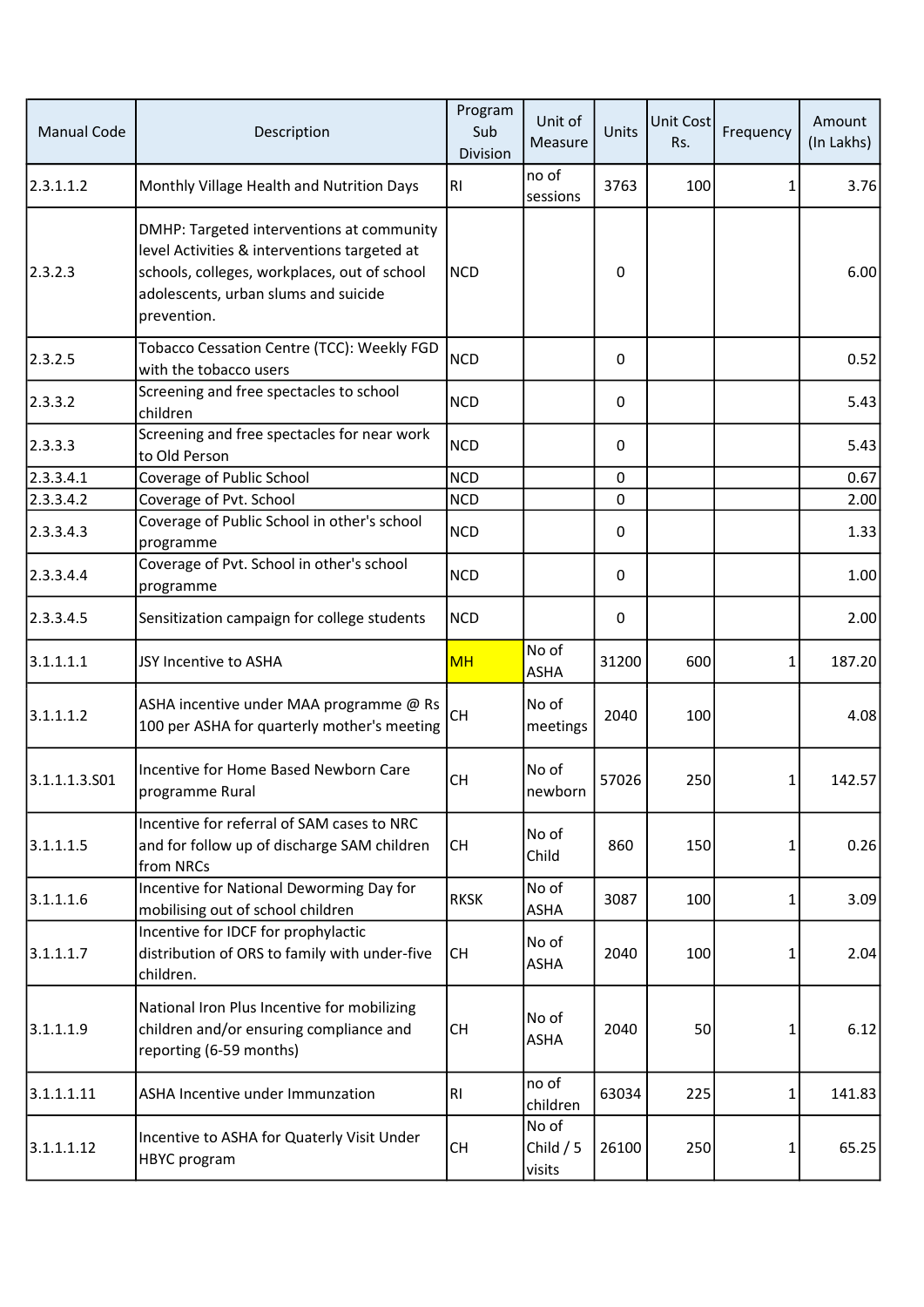| <b>Manual Code</b> | Description                                                                                                    | Program<br>Sub<br>Division | Unit of<br>Measure                    | Units | <b>Unit Cost</b><br>Rs. | Frequency | Amount<br>(In Lakhs) |
|--------------------|----------------------------------------------------------------------------------------------------------------|----------------------------|---------------------------------------|-------|-------------------------|-----------|----------------------|
| 3.1.1.1.13.503     | ASHA incentive for HRP identification and<br>follow up                                                         | MH                         | No of<br><b>ASHA</b>                  | 1500  | 300                     | 1         | 4.50                 |
| 3.1.1.2.1          | ASHA Incentives under Saas Bahu Sammellan                                                                      | <b>IFP</b>                 | No of<br>Saas<br>Bahu<br>Sammela<br>n | 1777  | 100                     |           | 1.78                 |
| 3.1.1.2.2          | ASHA Incentives under Nayi Pehl Kit                                                                            | FP                         | No of<br>Nayi<br>Pahel Kit            | 6363  | 100                     |           | 6.36                 |
| 3.1.1.2.4          | ASHA PPIUCD incentive for accompanying the<br>client for PPIUCD insertion                                      | <b>FP</b>                  |                                       | 3468  | 150                     |           | 5.20                 |
| 3.1.1.2.5          | ASHA PAIUCD incentive for accompanying the<br>client for PAIUCD insertion                                      | <b>FP</b>                  |                                       | 10    | 150                     |           | 0.02                 |
| 3.1.1.2.6.501      | ASHA incentive under ESB scheme for<br>promoting spacing of births between 02<br>children                      | FP                         | No of<br>Clints                       | 710   | 500                     |           | 3.55                 |
| 3.1.1.2.6.502      | ASHA incentive under ESB scheme for<br>promoting spacing of 02 years after marriage                            | FP                         | No of<br>Clints                       | 710   | 500                     |           | 3.55                 |
| 3.1.1.2.7          | ASHA incentive under ESB scheme for<br>promoting Adoption of Limiting Method upto<br>Two Children              | <b>IFP</b>                 | No of<br>Clints                       | 656   | 1000                    |           | 6.56                 |
| 3.1.1.2.9.501      | ASHA incentive for injectable contraceptive                                                                    | FP                         | No of<br>Cases                        | 5076  | 100                     |           | 5.08                 |
| 3.1.1.2.9.S02      | Reimbursement of travel expenses for<br>accompanying a women to facility for medical FP<br>abortion            |                            | No of<br>Cases                        | 20    | 225                     |           | 0.05                 |
| 3.1.1.2.9.503      | Reimbursement of travel expenses for<br>accompanying a women to facility for surgical FP<br>abortion (MVA/EVA) |                            | No of<br>Cases                        | 20    | 150                     |           | 0.03                 |
| 3.1.1.4.2          | ASHA Incentive for Dengue and Chikungunya                                                                      |                            |                                       | 0     |                         |           | 29.30                |
| 3.1.1.4.4          | ASHA incentive for referral of AES/JE cases to<br>the nearest CHC/DH/Medical College                           |                            |                                       | 0     |                         |           | 0.80                 |
| 3.1.1.4.5          | Honorarium for Drug Distribution including<br>ASHAs and supervisors involved in MDA                            |                            |                                       | 0     |                         |           | 44.00                |
| 3.1.1.4.8.1        | ASHA incentive for detection of leprosy                                                                        |                            |                                       | 621   |                         |           | 1.55                 |
| 3.1.1.4.8.2        | ASHA Incentive for PB (Treatment<br>completion)                                                                |                            |                                       | 373   |                         |           | 1.49                 |
| 3.1.1.4.8.3        | ASHA Incentive for MB (Treatment<br>completion)                                                                |                            |                                       | 248   |                         |           | 1.49                 |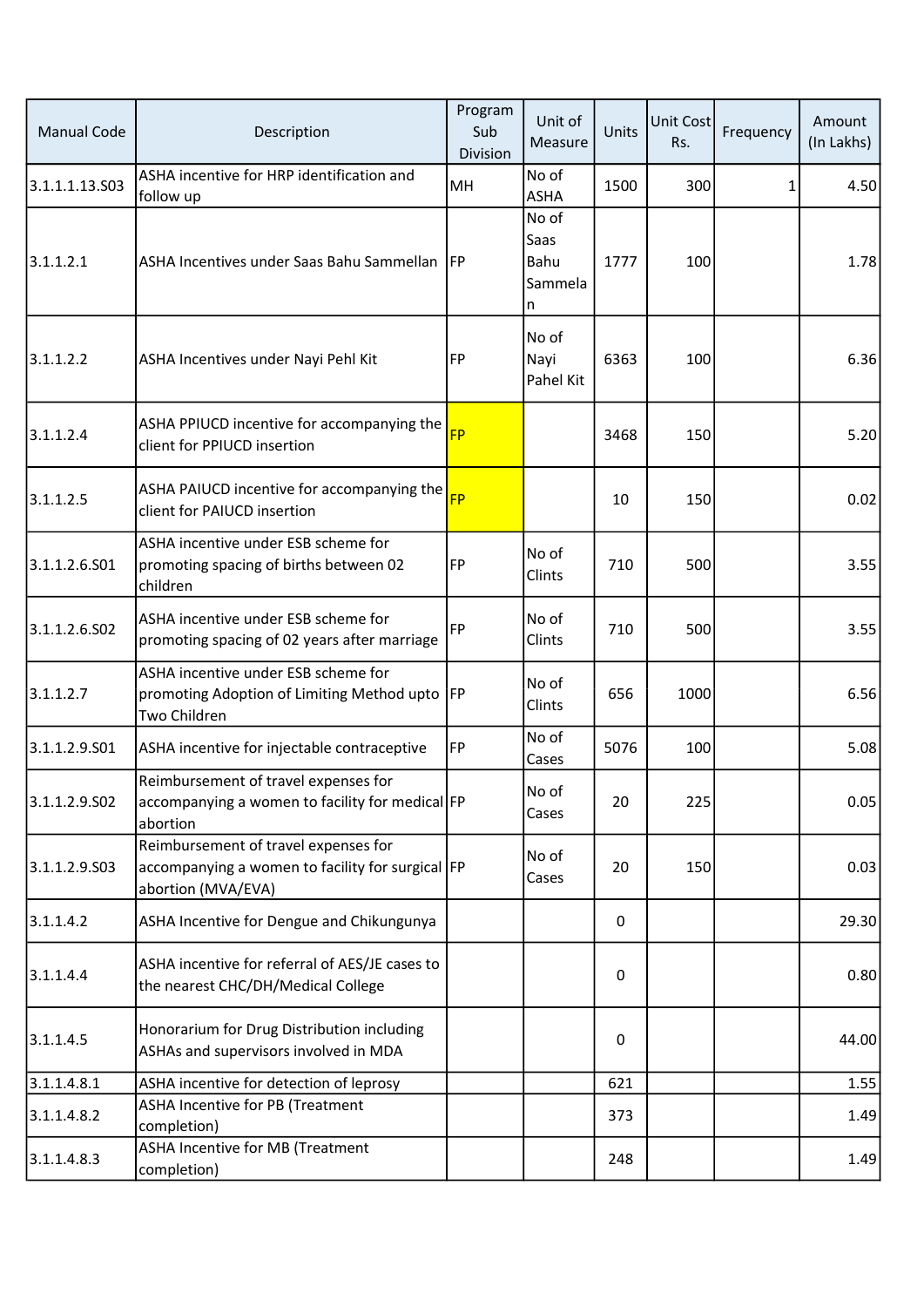| <b>Manual Code</b>    | Description                                                                                    | Program<br>Sub<br>Division | Unit of<br>Measure                    | Units       | Unit Cost<br>Rs. | Frequency | Amount<br>(In Lakhs) |
|-----------------------|------------------------------------------------------------------------------------------------|----------------------------|---------------------------------------|-------------|------------------|-----------|----------------------|
| 3.1.1.4.9             | ASHA Involvement under NLEP - Sensitisation                                                    |                            |                                       | 300         |                  |           | 0.30                 |
| 3.1.1.5.1             | <b>ASHA Incentive under NIDDCP</b>                                                             |                            |                                       | $\mathbf 0$ |                  |           | 8.79                 |
| 3.1.1.5.2.503         | ASHA Incentive Filling of CBAC forms Under<br><b>HWC</b>                                       | <b>CP</b>                  |                                       | 0           |                  |           | 21.50                |
| 3.1.1.5.2.504         | ASHA Incentive for Mobilising, Screening and<br>Follow Up Under HWC                            | <b>CP</b>                  |                                       | $\Omega$    |                  |           | 21.50                |
| 3.1.1.6.1             | ASHA incentives for routine activities                                                         | <b>CP</b>                  |                                       | 2930        |                  |           | 703.20               |
| 3.1.1.6.3.S04         | Incentive to ASHA Facilitator                                                                  | <b>CP</b>                  |                                       | 147         |                  |           | 7.94                 |
| 3.1.1.6.3.505         | Incentive to ASHA for Health Promotion Day                                                     | <b>CP</b>                  |                                       | 2930        |                  |           | 70.32                |
| 3.1.1.6.3.S06         | Incentive to ASHA under PMMVY                                                                  | <b>CP</b>                  |                                       | 17580       |                  |           | 17.58                |
| 3.1.1.6.3.S07         | Incentive to ASHA Facilitator for CBAC, HRP<br>and SAM Tracking                                | <b>CP</b>                  |                                       | 147         |                  |           | 22.05                |
| 3.1.2.8.502           | Training under HBYC TOT at District Level &<br><b>Block Level Training</b>                     | <b>CH</b>                  | No of<br><b>Batch</b>                 | 37          |                  |           | 27.62                |
| 3.1.3.1               | Supervision costs by ASHA facilitators(12<br>months)                                           | <b>CP</b>                  |                                       | 147         |                  |           | 105.84               |
| 3.1.3.2               | Support provisions to ASHA (Uniform)                                                           | <b>CP</b>                  |                                       | 3077        |                  |           | 18.46                |
| 3.1.3.3               | Awards to ASHA's/Link workers                                                                  | <b>CP</b>                  |                                       | 0           |                  |           | 9.44                 |
| 3.1.3.4               | Mobilization of children through ASHA or<br>other mobilizers                                   | <b>RI</b>                  | No of<br>session                      | 30106       | 150              | 1         | 45.16                |
| 3.1.3.5.501           | Incentive for other link workers for<br>Prepration of Due List of Childrens to be<br>immunized | R <sub>l</sub>             | No of<br>session                      | 1410        | 100              | 1         | 1.41                 |
| 3.2.1.SO <sub>2</sub> | Other activities under Mission Parivar Vikas:<br>Demand Generation (Saas Bahu Sammellan)       | FP                         | No of<br>Saas<br>Bahu<br>Sammela<br>n | 1777        | 1500             |           | 26.66                |
| 3.2.3.1.1             | Treatment Supporter Honorarium (Rs 1000)                                                       |                            |                                       | 0           |                  |           | 38.66                |
| 3.2.3.1.2             | Treatment Supporter Honorarium (Rs 5000)                                                       |                            |                                       | 0           |                  |           | 5.88                 |
| 3.2.3.1.3             | Incentive for informant (Rs 500)                                                               |                            |                                       | 0           |                  |           | 4.35                 |
| 3.2.3.4.501           | Incentive for community<br>volunteers/supervisors /LT etc undertaking<br><b>ACF</b>            |                            |                                       | 0           |                  |           | 45.96                |
| 3.2.5.2.1             | Dengue & Chikungunya: Vector Control,<br>environmental management & fogging<br>machine         |                            |                                       | 0           |                  |           | 4.51                 |
| 3.2.5.2.3             | Kala-azar: Operational cost for spray<br>including spray wages                                 |                            |                                       | 0           |                  |           | 10.00                |
| 3.2.5.2.4             | Kala-azar: Training for spraying                                                               |                            |                                       | 0           |                  |           | 0.22                 |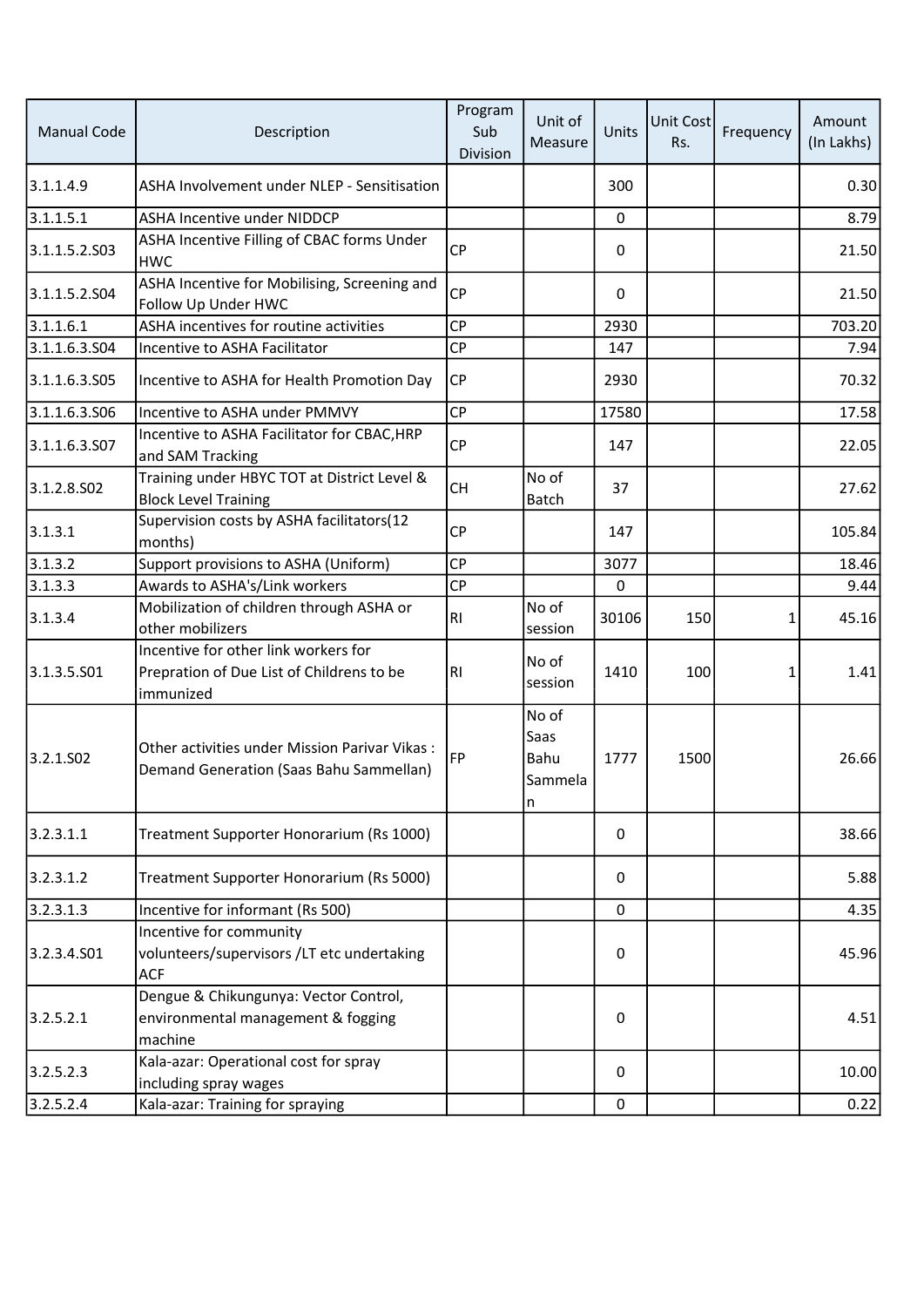| <b>Manual Code</b> | Description                                                                                                                 | Program<br>Sub<br>Division  | Unit of<br>Measure               | Units          | Unit Cost<br>Rs. | Frequency | Amount<br>(In Lakhs) |
|--------------------|-----------------------------------------------------------------------------------------------------------------------------|-----------------------------|----------------------------------|----------------|------------------|-----------|----------------------|
| 3.3.3.2            | Training of PRI's representatives/ Police<br>personnel/ Teachers/ Transport personnel/<br>NGO personnel/ other stakeholders |                             |                                  | 0              |                  |           | 0.30                 |
| 3.3.4.501          | <b>AAA Platform</b>                                                                                                         |                             |                                  | 6173           |                  |           | 27.78                |
| 3.3.4.503          | Kala-azar loss of wages                                                                                                     |                             |                                  | 0              |                  |           | 1.00                 |
| 4.1.1              | <b>District Hospitals</b>                                                                                                   | <b>CP</b>                   |                                  | 2              |                  |           | 10.00                |
| 4.1.3              | <b>Community Health Centers</b>                                                                                             | <b>CP</b>                   |                                  | 25             |                  |           | 62.50                |
| 4.1.4              | <b>Primary Health Centers</b>                                                                                               | <b>CP</b>                   |                                  | 64             |                  |           | 56.00                |
| 4.1.5              | Sub Centers                                                                                                                 | <b>CP</b>                   |                                  | 315            |                  |           | 37.80                |
| 4.1.6              | Village Health Sanitation & Nutrition<br>Committee                                                                          | <b>CP</b>                   |                                  | 1855           |                  |           | 111.30               |
| 4.1.7.S01          | H&WC Additional Untied Grant-SC                                                                                             | <b>CP</b>                   |                                  | $\mathbf 0$    |                  |           | 34.50                |
| 4.1.7.S02          | H&WC Additional Untied Grant-PHC                                                                                            | <b>CP</b>                   |                                  | 0              |                  |           | 27.00                |
| 5.1.1.2.8          | Infrastructure strengthening of SC to H&WC                                                                                  | <b>CP</b>                   |                                  | 0              |                  |           | 322.00               |
| 5.3.3              | Blood bank/ Blood storage/ Day care centre<br>for hemoglobinopathies                                                        | <b>BLOOD</b><br><b>CELL</b> |                                  | $\mathbf{0}$   |                  |           | 2.50                 |
| 5.3.9              | Safety Pits                                                                                                                 | R <sub>l</sub>              | No.                              | 7              | 6000             | 1         | 0.42                 |
| 5.3.13             | ICU Establishment in Endemic District                                                                                       | CD                          |                                  | 0              |                  |           | 5.37                 |
| 5.3.14             | Civil Works under RNTCP                                                                                                     | <b>CD</b>                   |                                  | 0              |                  |           | 2.76                 |
| 6.1.1.1.1          | MVA / EVA for Safe Abortion services                                                                                        | FP/CAC                      | No of<br>MVA/<br><b>EVA kits</b> | 30             | 3000             |           | 0.90                 |
| 6.1.1.2.3 S01      | Procurement Of Equipment for Skill Lab<br>Under SAANS at District Level                                                     | <b>CH</b>                   | No of<br>Equipme<br>nt           | 1              |                  |           | 2.50                 |
| 6.1.1.2.3.502      | Procurement Of Hand held Pulse Oximeter<br>and nebulizer under SAANS at District Level                                      | <b>CH</b>                   | No of<br>Equipme<br> nt          | 72             |                  |           | 6.48                 |
| 6.1.1.2.4.504      | Procurement of equipment for SNCU (Old)                                                                                     | <b>CH</b>                   | No of<br>Equipme<br>nt           | 27             |                  |           | 13.54                |
| 6.1.1.3.1          | NSV kits                                                                                                                    | <b>FP</b>                   |                                  | $\overline{2}$ | 1000             |           | 0.02                 |
| 6.1.1.3.3          | Minilap kits                                                                                                                | FP                          | No of<br>Minilap<br>kits         | 3              | 3000             |           | 0.09                 |
| 6.1.1.3.5          | PPIUCD forceps                                                                                                              | FP                          | No of<br>Kallys<br>forceps       | 5              | 1000             |           | 0.05                 |
| 6.1.1.5.1          | Equipment for Mobile health teams                                                                                           | <b>RBSK</b>                 | No of<br>teams                   | 32             | 5000             | 1         | 1.60                 |
| 6.1.1.15.2         | <b>Equipment for IHIP</b>                                                                                                   |                             |                                  | 0              |                  |           | 0.60                 |
| 6.1.1.17.1         | Equipments                                                                                                                  |                             |                                  | 0              |                  |           | 0.05                 |
| 6.1.1.18.1         | Procurement of Equipment                                                                                                    |                             |                                  | 0              |                  |           | 1.50                 |
| 6.1.1.19.3         | Grant-in-aid for Vision Centre (PHC) (Govt.)                                                                                |                             |                                  | 0              |                  |           | 1.00                 |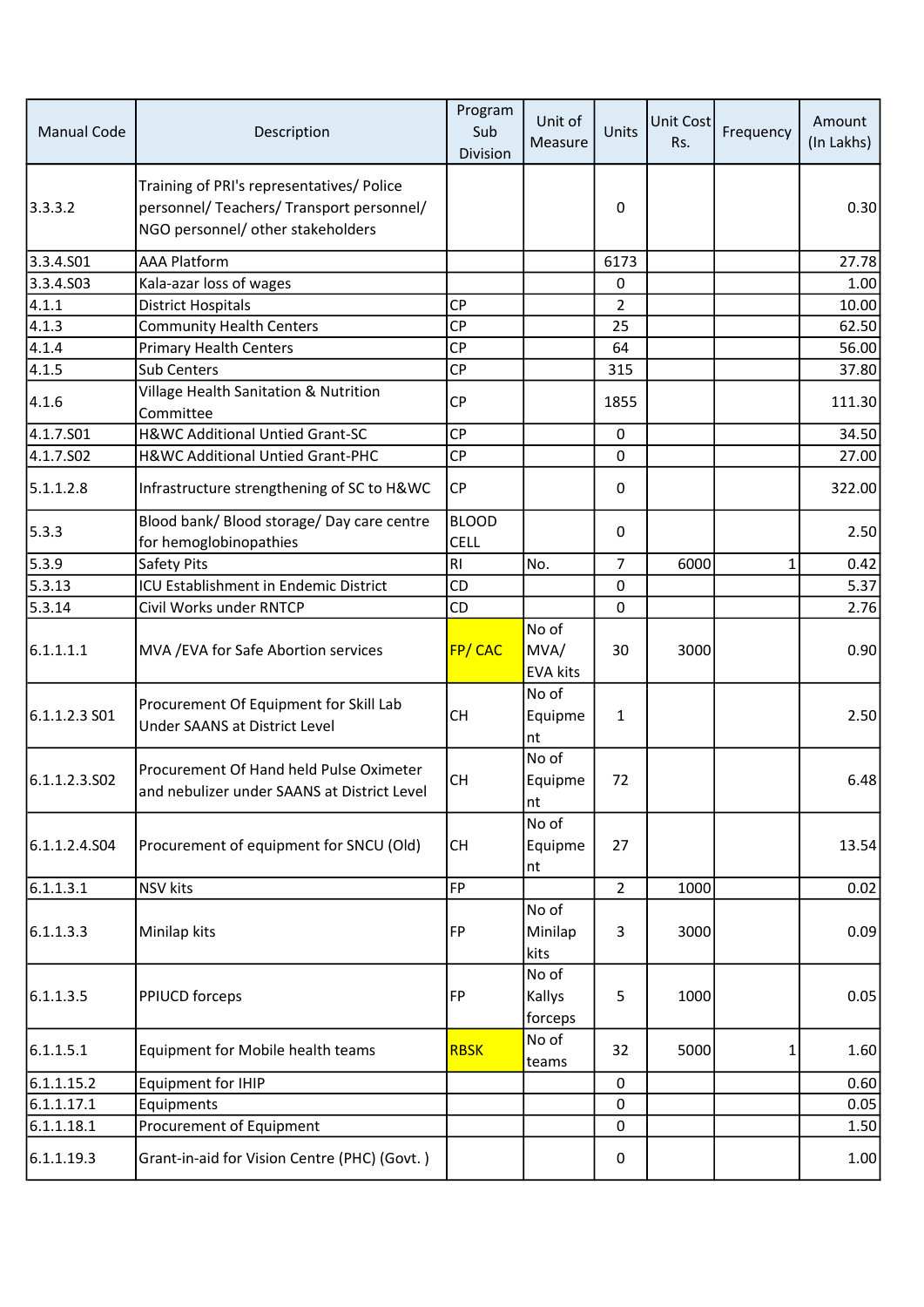| <b>Manual Code</b> | Description                                                              | Program<br>Sub<br>Division | Unit of<br>Measure         | Units    | <b>Unit Cost</b><br>Rs. | Frequency | Amount<br>(In Lakhs) |
|--------------------|--------------------------------------------------------------------------|----------------------------|----------------------------|----------|-------------------------|-----------|----------------------|
| 6.1.1.21.4         | Non-recurring GIA: Machinery & Equipment<br>for CHC                      |                            |                            | 0        |                         |           | 2.50                 |
| 6.1.1.23.4         | Non-recurring: Equipment at CHC NCD clinic                               |                            |                            | 0        |                         |           | 24.00                |
| 6.1.2.2.2          | Spray Pumps & accessories                                                |                            |                            | $\Omega$ |                         |           | 0.50                 |
| 6.1.2.3.1          | <b>MCR</b>                                                               |                            |                            | 100      |                         |           | 0.40                 |
| 6.1.2.3.2          | Aids/Appliance                                                           |                            |                            | 0        |                         |           | 0.17                 |
| 6.1.2.5.1          | Tablets; software for H&WC and ANM/ MPW                                  | ICP                        |                            | 0        |                         |           | 2.70                 |
| 6.1.3.1.3          | <b>Equipment Maintenance</b>                                             |                            |                            | 0        |                         |           | 1.42                 |
| 6.2.1.2            | Drugs for Safe Abortion (MMA)                                            | FP/CAC                     | No of<br><b>Tablets</b>    | 300      |                         |           | 0.04                 |
| 6.2.1.7.5.501      | Drugs & Consumables Normal Delivery L1<br>Facility                       | MH                         | No of<br>benificier<br>ies | 7100     | 100                     |           | 1.42                 |
| 6.2.1.7.5.S02      | Drugs & Consumables Normal Delivery L2<br>Facility                       | MH                         | No of<br>benificier<br>ies | 29600    | 200                     | 1         | 11.84                |
| 6.2.1.7.5.S03      | Drugs & Consumables Normal Delivery L3<br>Facility                       | MH                         | No of<br>benificier<br>ies | 8000     | 300                     | 1         | 6.40                 |
| 6.2.1.7.5.504      | Drugs & Consumables Caesarean Delivery L3<br>Facility                    | MH                         | No of<br>benificier<br>ies | 1700     | 1800                    | 1         | 6.12                 |
| 6.2.1.7.5.S08      | Drugs & Consumables Safe Dilivery Kit for HIV<br>infected Pregnant Women | MH                         | No of<br>benificier<br>ies | 95       | 1500                    | 1         | 1.43                 |
| 6.2.2.9            | AEFI kit under RI Program                                                | R <sub>l</sub>             | No.                        | 95       | 200                     | 1         | 0.19                 |
| 6.2.3.1            | Nayi Pehl Kit                                                            | FP                         | No of<br>Nayi<br>Pahel Kit | 6363     | 220                     |           | 14.00                |
| 6.2.5.1            | Medicine for Mobile health team                                          | <b>RBSK</b>                | No of<br>teams             | 32       | 5000                    | 1         | 1.60                 |
| 6.2.6.4            | Replenishment of ASHA HBNC kits                                          | <b>CP</b>                  |                            | 2570     |                         |           | 3.86                 |
| 6.2.8.1            | Red/Black plastic bags et                                                | R <sub>l</sub>             | No of<br>session           | 37632    | 10 <sup>1</sup>         | 1         | 3.76                 |
| 6.2.8.2            | Bleach/Hypochlorite solution/ Twin bucket<br>and hub cutter              | RI                         |                            | 20       |                         |           | 0.30                 |
| 6.2.9.1            | AYUSH drugs for DH / CHC / PHC                                           | AYUSH                      |                            | 40       |                         |           | 20.00                |
| 6.2.10.1           | <b>Consumables for NOHP</b>                                              |                            |                            | 0        |                         |           | 5.00                 |
| 6.2.12.1           | Chloroquine phosphate tablets                                            |                            |                            | 0        |                         |           | 0.15                 |
| 6.2.12.2           | Primaquine tablets 2.5 mg                                                |                            |                            | 0        |                         |           | 0.08                 |
| 6.2.12.3           | Primaquine tablets 7.5 mg                                                |                            |                            | 0        |                         |           | 0.15                 |
| 6.2.13.1           | Supportive drugs, lab. Reagents                                          |                            |                            | 0        |                         |           | 0.68                 |
| 6.2.14.1           | Laboratory Materials                                                     |                            |                            | 0        |                         |           | 22.42                |
| 6.2.14.2           | Procurement of Drugs                                                     |                            |                            | 0        |                         |           | 11.59                |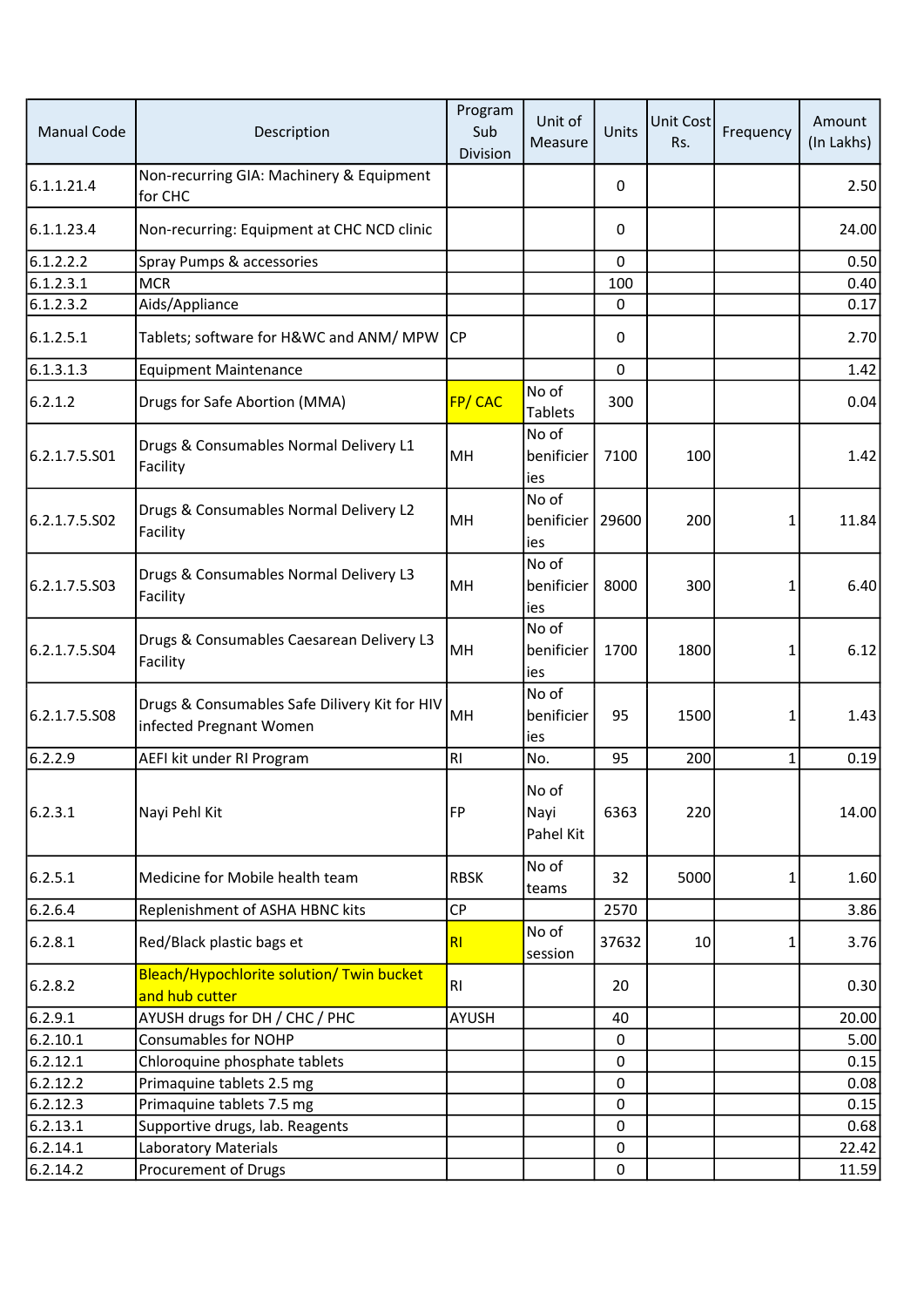| <b>Manual Code</b>    | Description                                                                                 | Program<br>Sub<br>Division | Unit of<br>Measure         | Units          | Unit Cost<br>Rs. | Frequency | Amount<br>(In Lakhs) |
|-----------------------|---------------------------------------------------------------------------------------------|----------------------------|----------------------------|----------------|------------------|-----------|----------------------|
| 6.2.15.1              | Assistance for consumables/drugs/medicines<br>to the Govt./District Hospital for Cat sx etc | <b>NCD</b>                 |                            | 0              |                  |           | 15.93                |
| 6.2.18.1              | Procurement of medicine & consumables for<br><b>TCC under NTCP</b>                          |                            |                            | 0              |                  |           | 2.00                 |
| 6.2.19.1              | Drugs & supplies for District NCD Clinic                                                    |                            |                            | 0              |                  |           | 12.00                |
| 6.2.19.3              | Drugs & supplies for CHC NCD Clinic                                                         |                            |                            | 0              |                  |           | 32.00                |
| 6.2.19.4              | Drugs & supplies for PHC level                                                              |                            |                            | 0              |                  |           | 19.75                |
| 6.2.19.5              | Drugs & supplies for Sub-Centre level                                                       |                            |                            | 0              |                  |           | 45.50                |
| 6.2.22.1              | Cost of Lab recurring expences for H & WC                                                   | CP                         |                            | 0              |                  |           | 50.70                |
| 6.4.3.S01             | Free Diagnostics for Pregnant women under<br>JSSK - USG on PPP for PMSMA                    | MH                         | No of<br><b>USG</b>        | 1100           | 300              | 1         | 3.30                 |
| 6.4.3.SO <sub>2</sub> | Free Diagnostics for Pregnant women under<br>JSSK- AVD for for HIV & Syphilis at VHNDs      | MH                         | No of<br><b>AVD</b>        | 303            | 25               | 1         | 7.88                 |
| 6.4.3.S03             | Free Diagnostics for Pregnant women under<br><b>JSSK-MH</b>                                 | <b>MH</b>                  | No of<br>benificier<br>ies | 73000          | 200              | 1         | 23.36                |
| 6.4.4                 | Free Diagnostics for Sick infants under JSSK                                                | <b>CH</b>                  | No of<br>units             | 1              |                  |           | 1.20                 |
| 7.5.2                 | Any Other                                                                                   |                            |                            | 0              |                  |           | 7.73                 |
| 8.1.1.1               | <b>ANMs</b>                                                                                 | MH                         |                            | 276            |                  |           | 521.15               |
| 8.1.1.2.503           | Staff Nurses-CD-NVBDCP-AES/JE                                                               | CD                         |                            | 0              |                  |           | 259.71               |
| 8.1.1.2.505           | <b>Staff Nurses-MH</b>                                                                      | MH                         |                            | 95             |                  |           | 287.40               |
| 8.1.1.2.511           | Staff Nurse - HWC                                                                           | CP                         |                            | 0              |                  |           | 93.16                |
| 8.1.1.5.502           | Laboratory Technicians -HR                                                                  |                            |                            | 1              |                  |           | 2.55                 |
| 8.1.1.5.504           | Laboratory Technicians - RNTCP                                                              |                            |                            | 0              |                  |           | 10.04                |
| 8.1.1.6.505           | OT Technician                                                                               | <b>MH</b>                  |                            | 3              |                  |           | 7.56                 |
| 8.1.1.10.S02          | Physiotherapist/ Occupational Therapist-CD-<br><b>NLEP</b>                                  | CD                         |                            | 0              |                  |           | 4.41                 |
| 8.1.1.12              | Others (Para Medical Worker)-NLEP                                                           | CD                         |                            | 0              |                  |           | 14.12                |
| 8.1.2.1.504           | <b>Obstetricians and Gynaecologists -MH</b>                                                 | MH                         |                            | $\overline{a}$ |                  |           | 28.80                |
| 8.1.2.2.503           | Paediatricians-CD-NVBDCP- AES/JE                                                            | CD                         |                            | 0              |                  |           | 18.00                |
| 8.1.2.3.505           | Anaesthetists -MH                                                                           | MH                         |                            | 1              |                  |           | 7.20                 |
| 8.1.3.10.501          | FRU Operationalization for Gynae &<br>anesthetist specialist on call from govt sector       | MH                         | No of C-<br>section        | 6              | 3000             | 1         | 0.18                 |
| 8.1.3.10.502          | FRU Operationalization Gynecologists<br>specialist on call from pvt sector                  | MH                         | No of C-<br>section        | 3              | 4500             | $1\vert$  | 0.14                 |
| 8.1.3.10.S03          | FRU Operationalization anesthetist specialist<br>on call for from pvt sector                | MH                         | No of C-<br>section        | 3              | 3000             | 1         | 0.09                 |
| 8.1.4.1.S01           | Dental Surgeons- DH & CHC                                                                   |                            |                            | 3              |                  |           | 20.23                |
| 8.1.5.501             | Medical Officers -CD-NVBDCP-AES/JE                                                          | <b>CD</b>                  |                            | 0              |                  |           | 18.74                |
| 8.1.5.503             | Medical Officers - MH                                                                       | MH                         |                            | 3              |                  |           | 15.99                |
| 8.1.6.1               | <b>AYUSH MOs</b>                                                                            | AYUSH                      |                            | 40             |                  |           | 189.66               |
| 8.1.6.2               | Pharmacist - AYUSH                                                                          | AYUSH                      |                            | 17             |                  |           | 30.15                |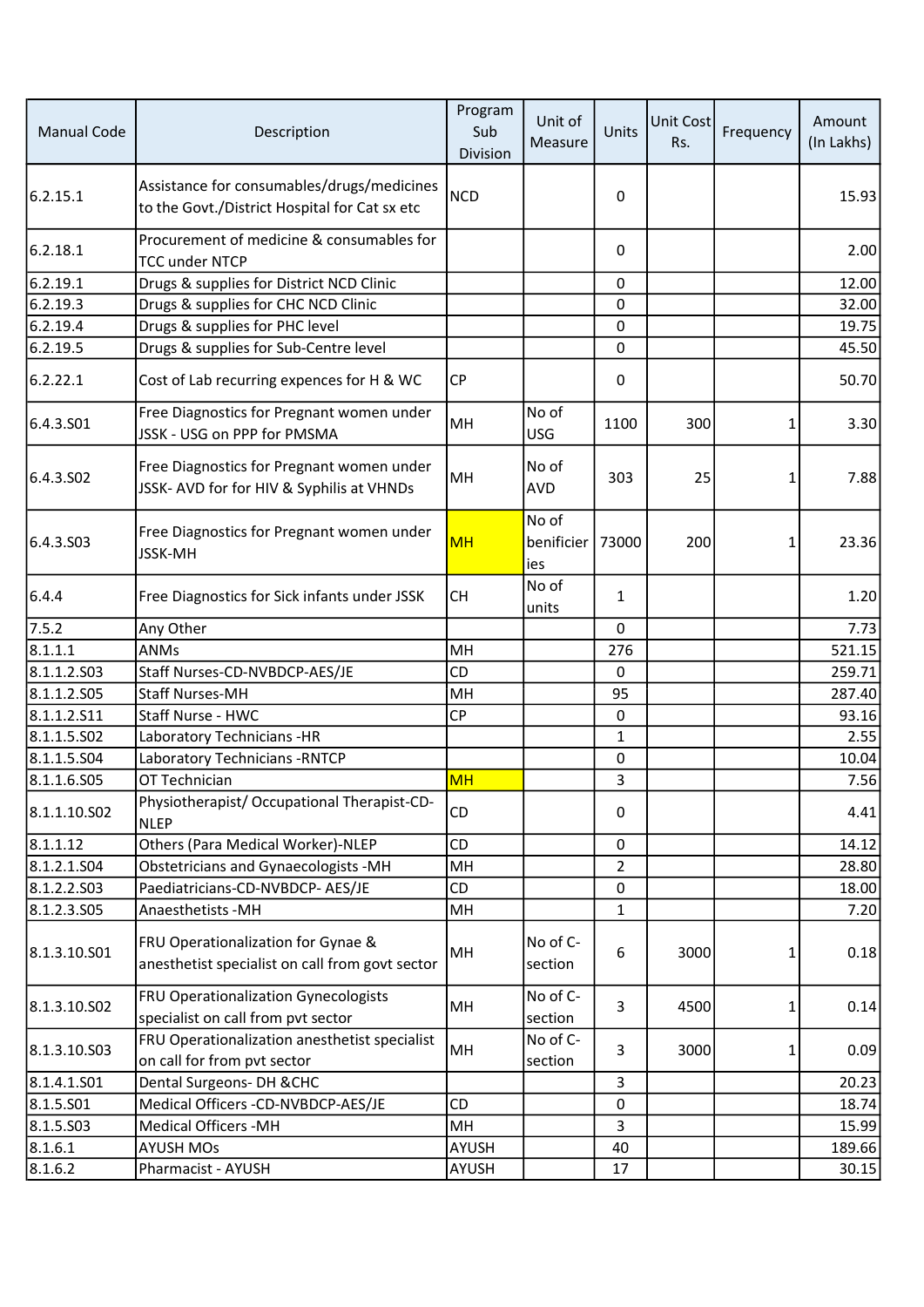|                    |                                                                         | Program     | Unit of             |                | Unit Cost |           | Amount     |
|--------------------|-------------------------------------------------------------------------|-------------|---------------------|----------------|-----------|-----------|------------|
| <b>Manual Code</b> | Description                                                             | Sub         | Measure             | Units          | Rs.       | Frequency | (In Lakhs) |
|                    |                                                                         | Division    |                     |                |           |           |            |
| 8.1.7.1.1          | MOs-AYUSH                                                               | <b>RBSK</b> |                     | 62             |           |           | 249.15     |
| 8.1.7.1.2.502      | MOs-Dental MO/ BDS                                                      | <b>RBSK</b> |                     | $\overline{2}$ |           |           | 13.59      |
| 8.1.7.1.4          | <b>ANM</b>                                                              | <b>RBSK</b> |                     | 32             |           |           | 68.36      |
| 8.1.7.1.5.S01      | Para Medical Worker                                                     | <b>RBSK</b> |                     | 1              |           |           | 2.31       |
| 8.1.7.1.5.S02      | Pharmacists                                                             | <b>RBSK</b> |                     | 31             |           |           | 84.85      |
| 8.1.8.1            | <b>Medical Officers</b>                                                 | <b>CH</b>   |                     | $\mathbf{1}$   |           |           | 5.40       |
| 8.1.8.2            | <b>Staff Nurse</b>                                                      | <b>CH</b>   |                     | 4              |           |           | 12.79      |
| 8.1.8.3            | Cook cum caretaker                                                      | <b>CH</b>   |                     | $\overline{2}$ |           |           | 2.60       |
| 8.1.8.5            | Feeding demonstrator for NRC                                            | <b>CH</b>   |                     | $\mathbf{1}$   |           |           | 3.04       |
| 8.1.9.1            | Paediatrician                                                           | <b>CH</b>   |                     | 3              |           |           | 72.00      |
| 8.1.9.3.501        | Staff Nurse - SNCU/KMC                                                  | <b>CH</b>   |                     | 18             |           |           | 50.89      |
| 8.1.9.3.502        | Staff Nurse -NBSU                                                       | <b>CH</b>   |                     | 15             |           |           | 40.33      |
| 8.1.9.6.S01        | Ancillary Staff-CD-NVBDCP-AES &JE                                       | CD          |                     | 0              |           |           | 8.55       |
| 8.1.9.6.S02        | Others- SNCU Staff (Ward Aaya/ Cleaner/                                 | <b>CH</b>   |                     | 9              |           |           | 12.43      |
|                    | Security Guard)                                                         |             |                     |                |           |           |            |
| 8.1.9.6.S03        | Others- SNCU Staff DEO                                                  | <b>CH</b>   |                     | $\mathbf{1}$   |           |           | 2.14       |
| 8.1.12.1           | Mid-level Service Provider                                              | <b>CP</b>   |                     | 0              |           |           | 270.65     |
| 8.1.12.2           | Performance incentive for Mid-level service                             | <b>CP</b>   |                     | 0              |           |           | 154.80     |
|                    | providers                                                               |             |                     |                |           |           |            |
| 8.1.13.1.502       | Counsellor - RKSK                                                       | <b>RKSK</b> |                     | $\overline{2}$ |           |           | 4.91       |
|                    |                                                                         |             | No of               |                |           |           |            |
| 8.1.13.1.503       | Counsellor -RMNCHA-FW                                                   | <b>FP</b>   | Councelo            | $\mathbf{1}$   |           |           | 2.05       |
|                    |                                                                         |             | r                   |                |           |           |            |
| 8.1.13.4.501       | Microbiologists-CD-NVBDCP-AES/JE                                        | CD          |                     | $\Omega$       |           |           | 4.95       |
| 8.1.13.5           | Audiometrician/ Audiologist-NCD-NPPCD                                   | <b>NCD</b>  |                     | 0              |           |           | 3.78       |
| 8.1.13.10          | TBHV-CD-RNTCP                                                           | <b>CD</b>   |                     | 0              |           |           | 8.78       |
| 8.1.13.18          | <b>Audiometrics Asstt.NCD-NPPCD</b>                                     | <b>NCD</b>  |                     | 0              |           |           | 2.13       |
| 8.1.13.19          | Instructor for Hearing Imapired Children-NCD-<br><b>NPPCD</b>           | <b>NCD</b>  |                     | 0              |           |           | 2.13       |
| 8.1.13.22.507      | Rogi Sahayata Kendra Manager                                            | QA          |                     | $\overline{2}$ |           |           | 5.36       |
| 8.1.13.22.S13      | Rogi Sahayata Kendra Operator                                           | QA          |                     | $\overline{2}$ |           |           | 2.95       |
| 8.1.16.2.501       | <b>Cold Chain Handlers</b>                                              | <b>RI</b>   |                     | 0              |           |           | 2.00       |
| 8.1.16.6.S02       | Data Entry Operator CD-RCP                                              | CD          |                     | 0              |           |           | 0.25       |
| 8.1.16.7.S05       | Cleaner-NRC                                                             | CH          |                     | 1              |           |           | 1.44       |
|                    | Incentive to provider for PPIUCD services                               |             | No of               |                |           |           |            |
| 8.4.7              | @Rs 150 per PPIUCD insertion                                            | <b>FP</b>   | Clints              | 3468           | 150       |           | 5.20       |
|                    | Incentive to provider for PAIUCD Services                               |             | No of               |                |           |           |            |
| 8.4.8              | @Rs 150 per PAIUCD insertion                                            | <b>FP</b>   | Clints              | 10             | 150       |           | 0.02       |
|                    | Team based incentives for Health & Wellness                             |             |                     |                |           |           |            |
| 8.4.9              | Centers (H&WC Sub Center)                                               | CP          |                     | 0              |           |           | 113.52     |
|                    | Team based incentives for Health & Wellness                             | <b>CP</b>   |                     |                |           |           |            |
| 8.4.10             | Centers (H&WC PHC)                                                      |             |                     | 0              |           |           | 73.44      |
| 8.4.12.501         | HRP identification and follow up for ANM                                | MH          | No of<br><b>HRP</b> | 1500           | 200       | 1         | 3.00       |
| 8.4.12.503         | Performance based Incentives to RMNCHA<br>Counselors in Family Planning | FP          | No of<br>Clints     | 161            | 50        |           | 0.08       |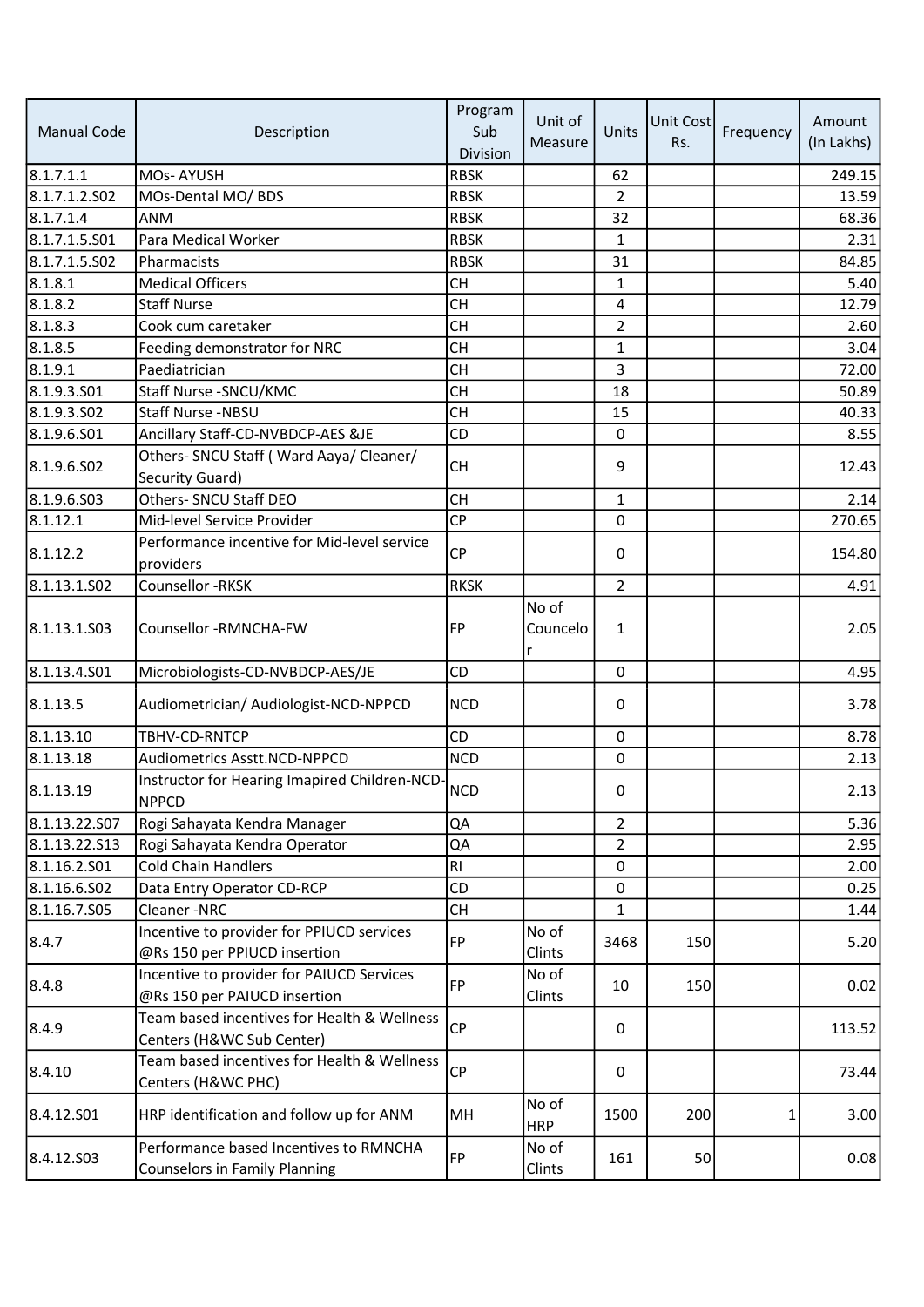| <b>Manual Code</b> | Description                                                                                                                        | Program<br>Sub<br>Division | Unit of<br>Measure      | Units        | <b>Unit Cost</b><br>Rs. | Frequency | Amount<br>(In Lakhs) |
|--------------------|------------------------------------------------------------------------------------------------------------------------------------|----------------------------|-------------------------|--------------|-------------------------|-----------|----------------------|
| 8.4.12.S04         | RI Cold chain handlers incentive                                                                                                   | <b>RI</b>                  | No                      | 19           | 2400                    | 12        | 5.47                 |
| 9.1.6.1            | Development/ translation and duplication of<br>training materials                                                                  | <b>CH</b>                  | No of<br>Module         | 930          | 100                     |           | 0.93                 |
| 9.2.3.S03          | Incentive for Program Coordination to (HoD OIMH                                                                                    |                            |                         | 0            |                         |           |                      |
| 9.5.1.21           | <b>Onsite Mentoring for DAKSHATA</b>                                                                                               |                            |                         | 1            |                         |           | 1.20                 |
| 9.5.2.2.S01        | State and District Lanch of SAANS                                                                                                  | <b>CH</b>                  | No.                     | 1            |                         |           | 0.50                 |
| 9.5.2.2.S02        | State and District Planning and Review<br>Meeting of SAANS                                                                         | <b>CH</b>                  | No.                     | 1            |                         |           | 0.20                 |
| 9.5.2.19           | Orientation on National Deworming Day                                                                                              | <b>RKSK</b>                |                         | $\mathbf{1}$ |                         |           | 2.00                 |
| 9.5.2.24.502       | <b>District Training of SAANS</b>                                                                                                  | CH                         |                         | 16           |                         |           | 5.31                 |
| 9.5.2.25.S01       | One day Orientation Training for IDCF                                                                                              | <b>CH</b>                  | No of<br>district       | $\mathbf{1}$ | 150000                  |           | 1.50                 |
| 9.5.3.1.S01        | Qtr.Review/orientation meeting at Block<br>Level for ANM of 57 MPV Districts                                                       | FP                         | No of<br>Meetings       | 16           | 3000                    |           | 1.92                 |
| 9.5.3.1.S03        | District Level One Day Orientation of newly<br>recruited ANM/SN ON Family Planning<br>Schemes                                      | FP                         | No of<br>Meetings       | $\mathbf{1}$ | 3000                    |           | 0.03                 |
| 9.5.3.2.SO2        | District Level Dissemination Workshop                                                                                              | FP                         | No of<br>worksho<br>ps  | $\mathbf{1}$ | 10000                   |           | 0.10                 |
| 9.5.3.22           | Training of Medical officers (Injectible<br><b>Contraceptive Trainings)</b>                                                        | <b>FP</b>                  | No of<br><b>Batches</b> | $\mathbf{1}$ | 22800                   |           | 0.23                 |
| 9.5.3.23           | Training of AYUSH doctors (Injectible<br>Contraceptive Trainings)                                                                  | <b>FP</b>                  | No of<br><b>Batches</b> | 1            | 22800                   |           | 0.23                 |
| 9.5.3.24           | Training of Nurses (Staff Nurse/LHV/ANM)<br>(Injectible Contraceptive Trainings)                                                   | FP                         | No of<br><b>Batches</b> | 13           | 35800                   |           | 4.65                 |
| 9.5.4.10           | <b>WIFS trainings (Block)</b>                                                                                                      | <b>RKSK</b>                | No of<br><b>Batch</b>   | 17           | 3000                    | 1         | 0.51                 |
| 9.5.4.13.3         | Any other (please specify) Anemia Free<br>Adolcent event at Inter Collages                                                         | <b>RKSK</b>                | No of<br>event          | 34           | 5000                    | 1         | 1.70                 |
| 9.5.5.1            | RBSK Training - Training of Mobile health<br>team - technical and managerial (5 days)                                              | <b>RBSK</b>                | No of<br>batch          | 4            | 15450                   | 1         | 0.62                 |
| 9.5.10.1.S01       | Training under Immunisation-Data Handler                                                                                           | RI                         |                         | 0            |                         |           | 0.10                 |
| 9.5.10.1.S04       | Training under Immunisation-CCH                                                                                                    | RI                         |                         | 0            |                         |           | 0.65                 |
| 9.5.12.1           | Training / Capacity Building (Malaria)                                                                                             | CD                         |                         | 0            |                         |           | 0.91                 |
| 9.5.12.6           | Training/sensitization of district level officers<br>on ELF and drug distributors including<br>peripheral health workers (AES/ JE) | <b>CD</b>                  |                         | 0            |                         |           | 3.59                 |
| 9.5.14.1           | <b>Trainings under RNTCP</b>                                                                                                       | <b>CD</b>                  |                         | $\mathbf 0$  |                         |           | 3.87                 |
| 9.5.17.1           | Training of doctors and staff at DH Level<br>under NPHCE                                                                           | <b>NCD</b>                 |                         | 0            |                         |           | 0.80                 |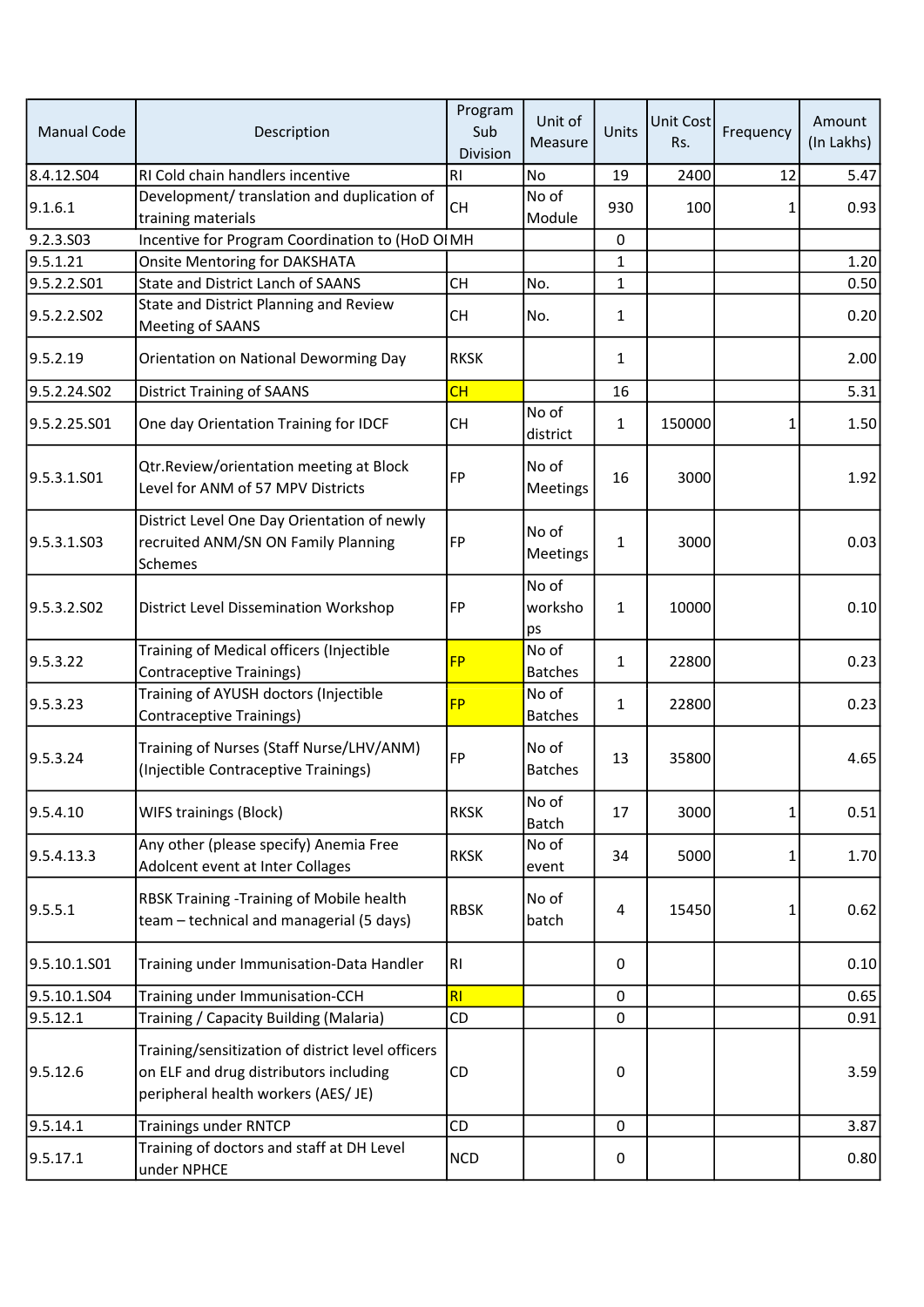| <b>Manual Code</b> | Description                                                                                                 | Program<br>Sub<br>Division | Unit of<br>Measure    | Units          | Unit Cost<br>Rs. | Frequency | Amount<br>(In Lakhs) |
|--------------------|-------------------------------------------------------------------------------------------------------------|----------------------------|-----------------------|----------------|------------------|-----------|----------------------|
| 9.5.18.1.1         | Orientation of Stakeholder organizations                                                                    | <b>NCD</b>                 |                       | 0              |                  |           | 0.40                 |
| 9.5.18.1.2         | Training of Health Professionals                                                                            | <b>NCD</b>                 |                       | 0              |                  |           | 0.40                 |
| 9.5.18.1.3         | <b>Orientation of Law Enforcers</b>                                                                         | <b>NCD</b>                 |                       | $\mathbf 0$    |                  |           | 0.60                 |
| 9.5.18.1.4         | Other Trainings/Orientations - sessions<br>incorporated in other's training                                 | <b>NCD</b>                 |                       | 0              |                  |           | 1.30                 |
| 9.5.19.2           | District NCD Cell                                                                                           | <b>NCD</b>                 |                       | 0              |                  |           | 3.00                 |
| 9.5.25.3           | Kayakalp Trainings                                                                                          | QA                         | <b>Batch</b>          | $\mathbf{1}$   | 33000            | 1         | 0.33                 |
| 9.5.26.2           | Training cum review meeting for HMIS &<br><b>MCTS at District level</b>                                     | <b>MIS</b>                 |                       | 0              |                  |           | 0.73                 |
| 9.5.26.3           | Training cum review meeting for HMIS &<br><b>MCTS at Block level</b>                                        | <b>MIS</b>                 |                       | 0              |                  |           | 2.57                 |
| 9.5.27.1           | Bridge Course/ training on the Standard<br><b>Treatment Protocols</b>                                       | Nursing                    |                       | 0              |                  |           | 38.76                |
| 9.5.27.4.S01       | Cost of Yoga Sessions                                                                                       | <b>CP</b>                  |                       | $\mathbf 0$    |                  |           | 10.50                |
| 9.5.29.13.504.0    | Scaling up Nurse Mentoring Program<br>Honorarium                                                            | MH                         |                       | 16             |                  |           | 9.60                 |
| 9.5.29.13.504.0    | Scaling up Nurse Mentoring Program Yearly<br>TA DA                                                          | MH                         |                       | 16             |                  |           | 0.48                 |
|                    | 9.5.29.13.504.0 Scaling up Nurse Mentoring Program Register MH                                              |                            |                       | 16             |                  |           | 0.04                 |
| 9.5.29.13.504.0    | Scaling up Nurse Mentoring Program Mini<br>Skill Lab                                                        | MH                         |                       | 16             |                  |           | 16.00                |
| 10.1.1             | Maternal Death Review (both in institutions<br>and community)                                               | MH                         | No of<br><b>CBMDR</b> | 93             | 600              |           | 0.56                 |
| 10.2.4             | Microfilaria Survey - Lymphatic Filariasis                                                                  | <b>CD</b>                  |                       | 0              |                  |           | 0.50                 |
| 10.2.5             | Monitoring & Evaluation (Post MDA<br>assessment by medical colleges (Govt. &<br>private)/ICMR institutions) | CD                         |                       | 0              |                  |           | 0.35                 |
| 10.3.1.2           | Sentinel surveillance Hospital recurrent                                                                    | CD                         |                       | 0              |                  |           | 1.00                 |
| 10.4.1             | Management of IDD Monitoring Laboratory                                                                     |                            |                       | 0              |                  |           | 0.13                 |
| 11.3               | Targeting Naturally Occurring Gathering of<br>People/ Health Mela                                           |                            |                       | $\overline{2}$ |                  |           | 13.00                |
| 11.5.1             | Media Mix of Mid Media/ Mass Media                                                                          | <b>IEC</b>                 |                       | $\mathbf{1}$   |                  |           | 0.90                 |
| 11.5.4.S02         | Celebration of New Born Care Week                                                                           | <b>CH</b>                  | No of<br>district     | $\mathbf{1}$   | 50000            |           | 0.50                 |
| 11.5.4.S03         | <b>Celebration of Breastfeeding Week</b>                                                                    | <b>CH</b>                  | No of<br>district     | $\mathbf{1}$   | 40000            | 1         | 0.40                 |
| 11.5.4.S05         | District Level IEC/BCC Activity Under SAANS                                                                 | <b>CH</b>                  | No.                   | $\mathbf{1}$   | 200000           |           | 2.00                 |
| 11.6.3             | IEC & promotional activities for World<br>Population Day celebration                                        | <b>IEC/FP</b>              | No of<br>events       | 17             |                  |           | 2.24                 |
| 11.6.4             | IEC & promotional activities for Vasectomy<br>Fortnight celebration                                         | <b>IEC/FP</b>              | No of<br>events       | 17             |                  |           | 1.64                 |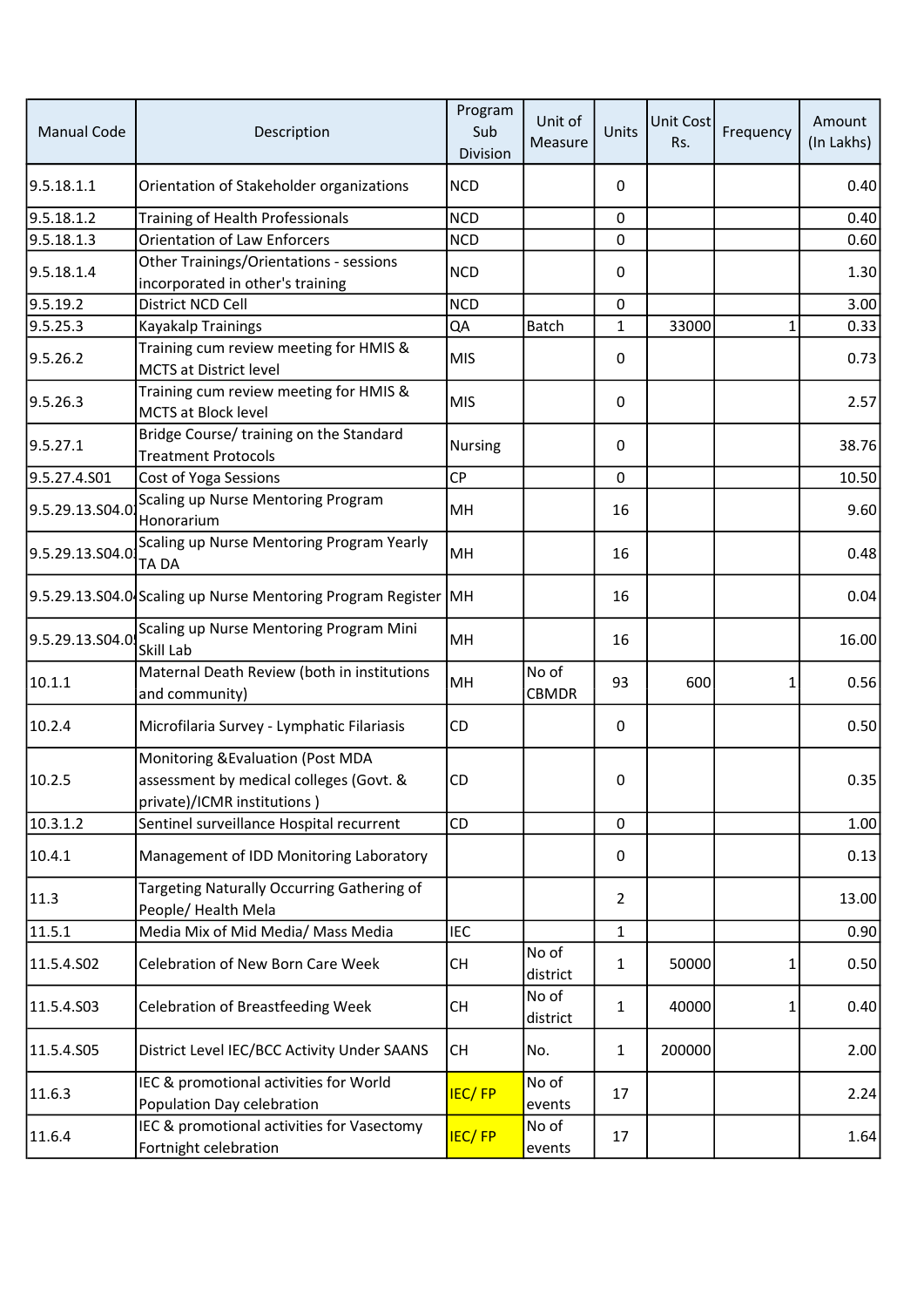| <b>Manual Code</b>     | Description                                                                              | Program<br>Sub<br>Division  | Unit of<br>Measure     | Units        | <b>Unit Cost</b><br>Rs. | Frequency    | Amount<br>(In Lakhs) |
|------------------------|------------------------------------------------------------------------------------------|-----------------------------|------------------------|--------------|-------------------------|--------------|----------------------|
| 11.8.2                 | Any other IEC/BCC activities (Wall Painting,<br>Banner & Poster)                         | <b>IEC</b>                  |                        | 0            |                         |              | 3.75                 |
| 11.9.1.S01             | Creating awareness on declining sex ratio<br>issue (PNDT)- Block Level                   | <b>IEC/PNDT</b>             | No of<br>Events        | 5            | 10000                   |              | 0.50                 |
| 11.9.1.SO <sub>2</sub> | Creating awareness on declining sex ratio<br>issue (PNDT)- District Level                | <b>IEC/PNDT</b>             | No of<br>Events        | $\mathbf{1}$ | 25000                   |              | 0.25                 |
| 11.10.1.501            | Donor Refreshment amount                                                                 | <b>BLOOD</b><br><b>CELL</b> | No of<br>donation      | $\Omega$     | 25                      | 1            | 0.30                 |
| 11.10.1.502            | <b>Blood donation Camp</b>                                                               | <b>BLOOD</b><br><b>CELL</b> | No of<br>camp          | 0            | 2500                    | $\mathbf{1}$ | 0.38                 |
| 11.10.1.503            | Travel & Communication Expenses for BB<br>Counselors PRO BCTV                            | <b>BLOOD</b><br><b>CELL</b> |                        | 0            |                         |              | 0.18                 |
| 11.11.1                | <b>IEC for NPPCD</b>                                                                     | <b>IEC</b>                  |                        | 0            |                         |              | 0.50                 |
| 11.14.1                | Health Education & Publicity for NIDDCP                                                  | <b>IEC</b>                  |                        | 0            |                         |              | 0.26                 |
| 11.15.1                | IEC/BCC for Malaria                                                                      | <b>IEC</b>                  |                        | 0            |                         |              | 0.35                 |
| 11.15.2                | IEC/BCC for Social mobilization (Dengue and<br>Chikungunya)                              | <b>IEC</b>                  |                        | 0            |                         |              | 0.20                 |
| 11.15.4                | Specific IEC/BCC for Lymphatic Filariasis                                                | <b>IEC</b>                  |                        | 0            |                         |              | 2.41                 |
| 11.15.5                | IEC/BCC/Advocacy for Kala-azar                                                           | <b>IEC</b>                  |                        | 0            |                         |              | 0.50                 |
| 11.16.1                | IEC/BCC: Mass media, Outdoor media, Rural<br>media, Advocacy media for NLEP              | <b>CD</b>                   |                        | 0            |                         |              | 0.98                 |
| 11.17.1                | ACSM (State & district)                                                                  | <b>IEC</b>                  |                        | 0            |                         |              | 9.28                 |
| 11.19.1                | Translation of IEC material and distribution                                             | <b>IEC</b>                  |                        | 0            |                         |              | 0.50                 |
| 11.20.2                | Celebration of days-ie International Day for<br>older persons                            | <b>IEC</b>                  |                        | 0            |                         |              | 1.00                 |
| 11.21.1                | <b>IEC/SBCC for NTCP</b>                                                                 | <b>IEC</b>                  |                        | $\mathsf 0$  |                         |              | 1.50                 |
| 11.22.2                | IEC/BCC for District NCD Cell                                                            | <b>IEC</b>                  |                        | 0            |                         |              | 0.50                 |
| 11.24.1                | IEC activities for Health & Wellness centre<br>(H&WC)                                    | <b>IEC</b>                  |                        | 0            |                         |              | 39.75                |
| 11.24.3.4              | State-level IEC Campaigns/Other IEC<br>Campaigns                                         | <b>IEC</b>                  |                        | 22           |                         |              | 3.00                 |
| 11.24.4.1              | IEC/BCC under NRCP: Rabies Awareness and<br>DO'S and Don'ts in the event of Animal Bites |                             |                        | 0            |                         |              | 4.62                 |
| 11.24.4.2              | IEC/BCC under NOHP                                                                       |                             |                        | $\Omega$     |                         |              | 0.50                 |
| 12.1.1                 | Printing of MDR formats                                                                  | MH                          |                        | 190          |                         |              | 0.06                 |
| 12.1.2                 | Printing of MCP cards, safe motherhood<br>booklets etc.                                  | MH                          | No of<br>cards         | 97236        | 17                      | 1            | 16.53                |
| 12.1.3                 | Printing of labor room registers and<br>casesheets/ LaQshya related printing             | MH                          | No of<br>caseshee<br>t | 51000        | 10                      | 1            | 5.10                 |
| 12.1.5                 | Any other (Printing of CAC Format)                                                       | <b>FP/CAC</b>               | No of<br>formats       | 275          |                         |              | 0.41                 |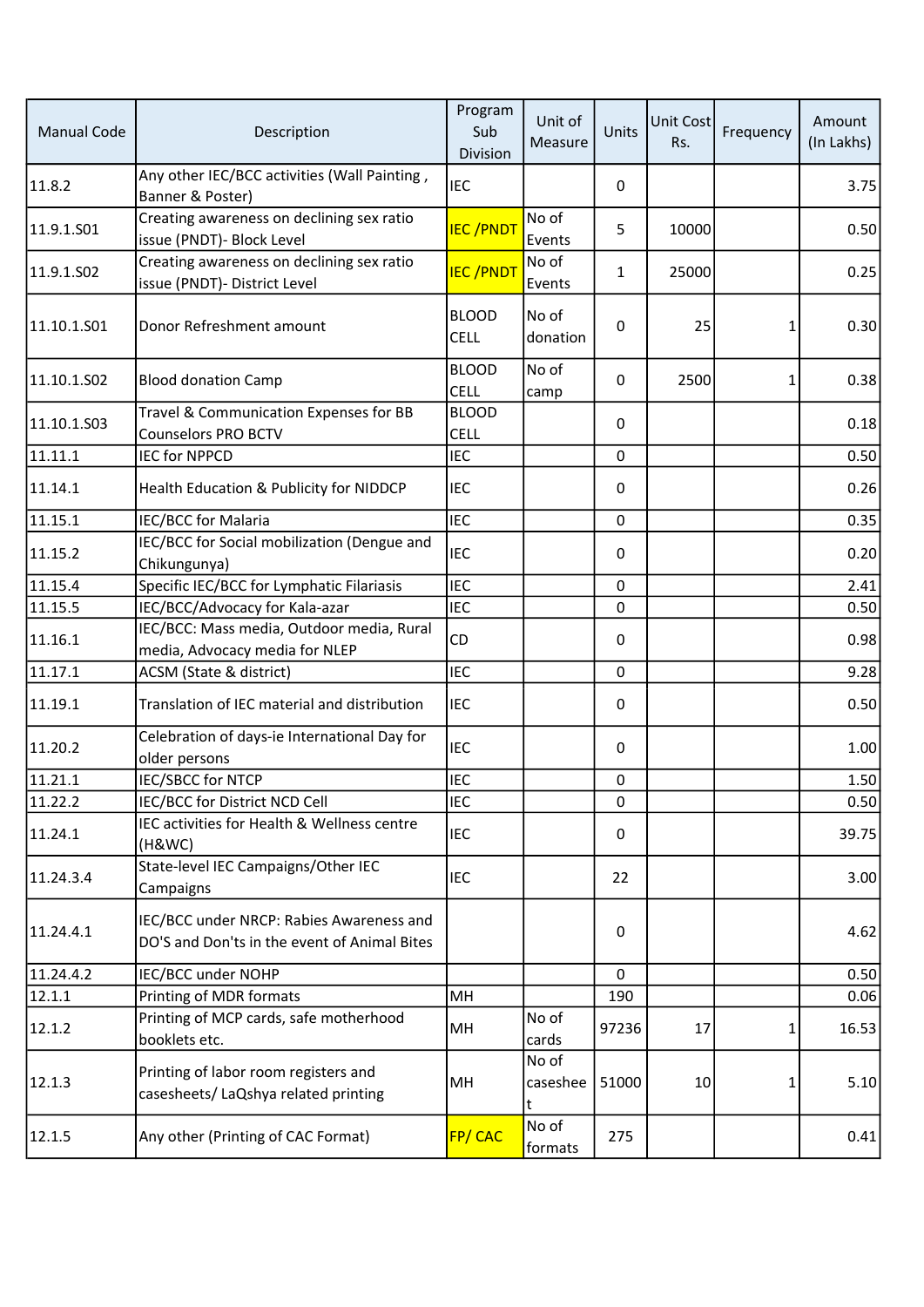| <b>Manual Code</b> | Description                                                                                                                                           | Program<br>Sub<br>Division  | Unit of<br>Measure             | Units        | <b>Unit Cost</b><br>Rs. | Frequency | Amount<br>(In Lakhs) |
|--------------------|-------------------------------------------------------------------------------------------------------------------------------------------------------|-----------------------------|--------------------------------|--------------|-------------------------|-----------|----------------------|
| 12.2.5             | Printing of compliance cards and reporting<br>formats for National Iron Plus Initiative-for 6-<br>59 months age group and for 5-10 years age<br>group | <b>CH</b>                   | No of<br>format                | #####        | 1                       | 1         | 2.45                 |
| 12.2.6             | Printing of IEC materials and reporting<br>formats etc. for National Deworming Day                                                                    | <b>RKSK</b>                 |                                | 1            |                         |           | 4.10                 |
| 12.2.7             | Printing of IEC Materials and monitoring<br>formats for IDCF                                                                                          | <b>CH</b>                   | No of<br>District              | $\mathbf{1}$ | 118000                  | 1         | 1.18                 |
| 12.2.10            | Printing (SNCU data management)                                                                                                                       | <b>CH</b>                   | No of<br>SNCU                  | $\mathbf{1}$ | 100000                  | 1         | 1.00                 |
| 12.2.11            | Printing of HBNC referral cards and other<br>formats                                                                                                  | <b>CH</b>                   | No. of<br>format               | #####        | 0.5                     | 1         | 3.34                 |
| 12.3.3             | Printing of FP Manuals, Guidelines, etc.                                                                                                              | FP                          | No of<br>formats               | 0            |                         |           | 3.64                 |
| 12.5.4             | Printing of RBSK card and registers                                                                                                                   | <b>RBSK</b>                 | No of<br>children              | #####        |                         |           | 6.62                 |
| 12.5.6             | Any other (Printing of Banner and Sticker<br>under RBSK)                                                                                              | <b>RBSK</b>                 |                                | 128          |                         |           | 0.14                 |
| 12.7.1             | Printing of ASHA diary                                                                                                                                | <b>CP</b>                   |                                | 3077         |                         |           | 5.38                 |
| 12.7.2             | Printing of ASHA Modules and formats                                                                                                                  | <b>CP</b>                   |                                | 0            |                         |           | 0.87                 |
| 12.7.3             | Printing of CBAC format                                                                                                                               | <b>CP</b>                   |                                | 0            |                         |           | 27.53                |
| 12.8.1             | Printing of cards for screening of children for<br>hemoglobinopathies                                                                                 | <b>BLOOD</b><br><b>CELL</b> |                                | 0            |                         |           | 0.25                 |
| 12.9.1             | Printing of HMIS Formats                                                                                                                              | <b>MIS</b>                  |                                | 0            |                         |           | 0.73                 |
| 12.9.3             | Printing of MCTS follow-up formats/ services<br>due list/ work plan                                                                                   | MIS                         |                                | 2930         |                         |           | 1.05                 |
| 12.10.1            | Printing and dissemination of Immunization<br>cards, tally sheets, monitoring forms etc.                                                              | RI                          | No of<br>Benificiar #####<br>у |              | 10                      | 1         | 10.72                |
| 12.13.2            | Printing                                                                                                                                              | <b>CD</b>                   |                                | 0            |                         |           | 3.40                 |
| 12.14.1            | Printing of Challan Books under NTCP                                                                                                                  |                             |                                | 0            |                         |           | 0.21                 |
| 12.17.5.502        | Printing of form P,L, S under IDSP progrm                                                                                                             |                             |                                | 0            |                         |           | 0.53                 |
| 12.17.5.503        | Printing of reporting formats under NIDDCP                                                                                                            |                             |                                | 0            |                         |           | 0.17                 |
| 13.2.1             | Assessments                                                                                                                                           | QA                          |                                | $\mathbf{1}$ |                         |           | 0.10                 |
| 14.1.1.3.503       | District Logistic Manager                                                                                                                             | <b>FP</b>                   | No.                            | $\mathbf{1}$ |                         |           | 4.41                 |
| 14.1.1.4           | Annual increment for all the existing positions                                                                                                       |                             |                                | $\mathbf{1}$ |                         |           | 0.21                 |
| 14.2.3.502         | Implementation of FP-LMIS District-<br><b>Transportation Cost</b>                                                                                     | <b>FP</b>                   | Lumpsum<br>р                   | $\mathbf{1}$ |                         |           | 0.54                 |
| 14.2.3.506         | Procurement of Desktops and UPS Printers-<br>District                                                                                                 | FP                          | No.                            | $\mathbf{1}$ | 50000                   |           | 0.50                 |
| 14.2.4.1           | Alternative vaccine delivery in hard to reach<br>areas                                                                                                | R <sub>l</sub>              | No of<br>AVD                   | 30           | 200                     | 1         | 0.06                 |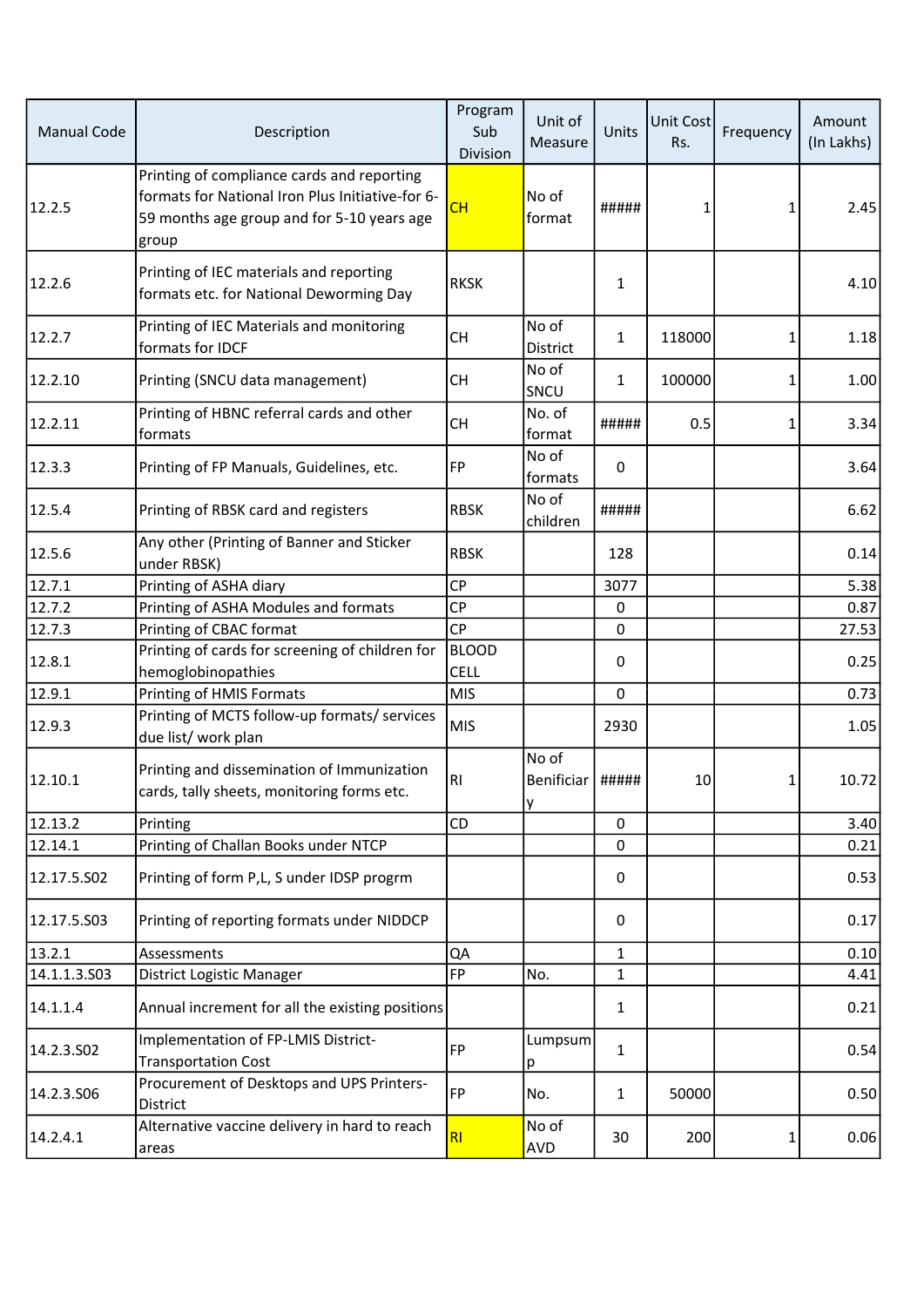| <b>Manual Code</b> | Description                                                                                                              | Program<br>Sub<br>Division | Unit of<br>Measure               | Units          | <b>Unit Cost</b><br>Rs. | Frequency | Amount<br>(In Lakhs) |
|--------------------|--------------------------------------------------------------------------------------------------------------------------|----------------------------|----------------------------------|----------------|-------------------------|-----------|----------------------|
| 14.2.5             | Alternative Vaccine Delivery in other areas                                                                              | RI                         | No of<br><b>AVD</b>              | 37572          | 90                      |           | 33.81                |
| 14.2.6             | POL for vaccine delivery from State to district<br>and from district to PHC/CHCs                                         | RI                         | No of<br><b>Districts</b>        | $\mathbf{1}$   | 200000                  | 1         | 2.00                 |
| 14.2.7             | Cold chain maintenance                                                                                                   | <b>RI</b>                  | No of<br>cold<br>chain<br>points | 0              |                         |           | 0.39                 |
| 14.2.12            | Drug transportation charges                                                                                              | CD                         |                                  | 0              |                         |           | 1.02                 |
| 15.3.2             | Inter-sectoral convergence                                                                                               | CD                         |                                  | 0              |                         |           | 0.05                 |
| 15.5.3             | Private Provider Incentive                                                                                               | CD                         |                                  | 0              |                         |           | 5.29                 |
| 15.6.1             | Reimbursement for cataract operation for<br>NGO and Private Practitioners                                                | <b>NCD</b>                 |                                  | 0              |                         |           | 31.86                |
| 16.1.1.1.1         | State - Health Action Plan                                                                                               | PM                         | No of<br><b>Booklet</b>          | 43             | 300                     |           | 0.13                 |
| 16.1.1.4           | Prepare detailed operational plan for RBSK<br>across districts (including cost of plan)                                  | <b>RBSK</b>                | No of<br><b>Blocks</b>           | 16             | 500                     |           | 0.08                 |
| 16.1.1.6           | To develop micro plan at sub-centre level                                                                                | RI                         | No                               | 315            | 100                     |           | 0.32                 |
| 16.1.1.7           | For consolidation of micro plans at block level RI                                                                       |                            | No                               | 20             | 1000                    | 1         | 0.20                 |
| 16.1.2.1.6         | Review meetings/ workshops under RKSK                                                                                    | <b>RKSK</b>                |                                  | $\overline{2}$ |                         |           | 0.16                 |
| 16.1.2.1.7         | RBSK Convergence/Monitoring meetings                                                                                     | <b>RBSK</b>                | No of<br><b>Meetings</b>         | 3              | 500                     | 3         | 0.24                 |
| 16.1.2.1.14        | Quarterly review meetings exclusive for RI at<br>district level with Block MOs, CDPO, and<br>other stake holders         | R <sub>l</sub>             | No of<br>participa<br>nts        | 234            | 100                     | 1         | 0.23                 |
| 16.1.2.1.15        | Quarterly review meetings exclusive for RI at<br>block level                                                             | RI                         | No of<br>participa<br>nts        | 4550           | 75                      |           | 3.41                 |
| 16.1.2.1.16        | <b>IDSP Meetings</b>                                                                                                     |                            |                                  | $\mathsf 0$    |                         |           | 0.04                 |
| 16.1.2.1.17        | State Task Force, State Technical Advisory<br>Committee meeting, District coordination<br>meeting (Lymphatic Filariasis) |                            |                                  | 0              |                         |           | 0.30                 |
| 16.1.2.1.22        | Monthly meeting with the hospital staff                                                                                  |                            |                                  | 0              |                         |           | 0.48                 |
|                    | 16.1.2.1.28.S01 District Level MDR Review Meeting                                                                        | MH                         | No of<br>meetings                | 6              | 3000                    | 1         | 0.18                 |
| 16.1.2.2.3         | State/ District Quality Assurance Unit<br>(Monitoring & Supervision)                                                     | QA                         | Vehicle                          | $\mathbf{1}$   |                         |           | 3.60                 |
| 16.1.2.2.5         | Monitoring, Evaluation & Supervision<br>(Malaria)                                                                        |                            |                                  | 0              |                         |           | 2.13                 |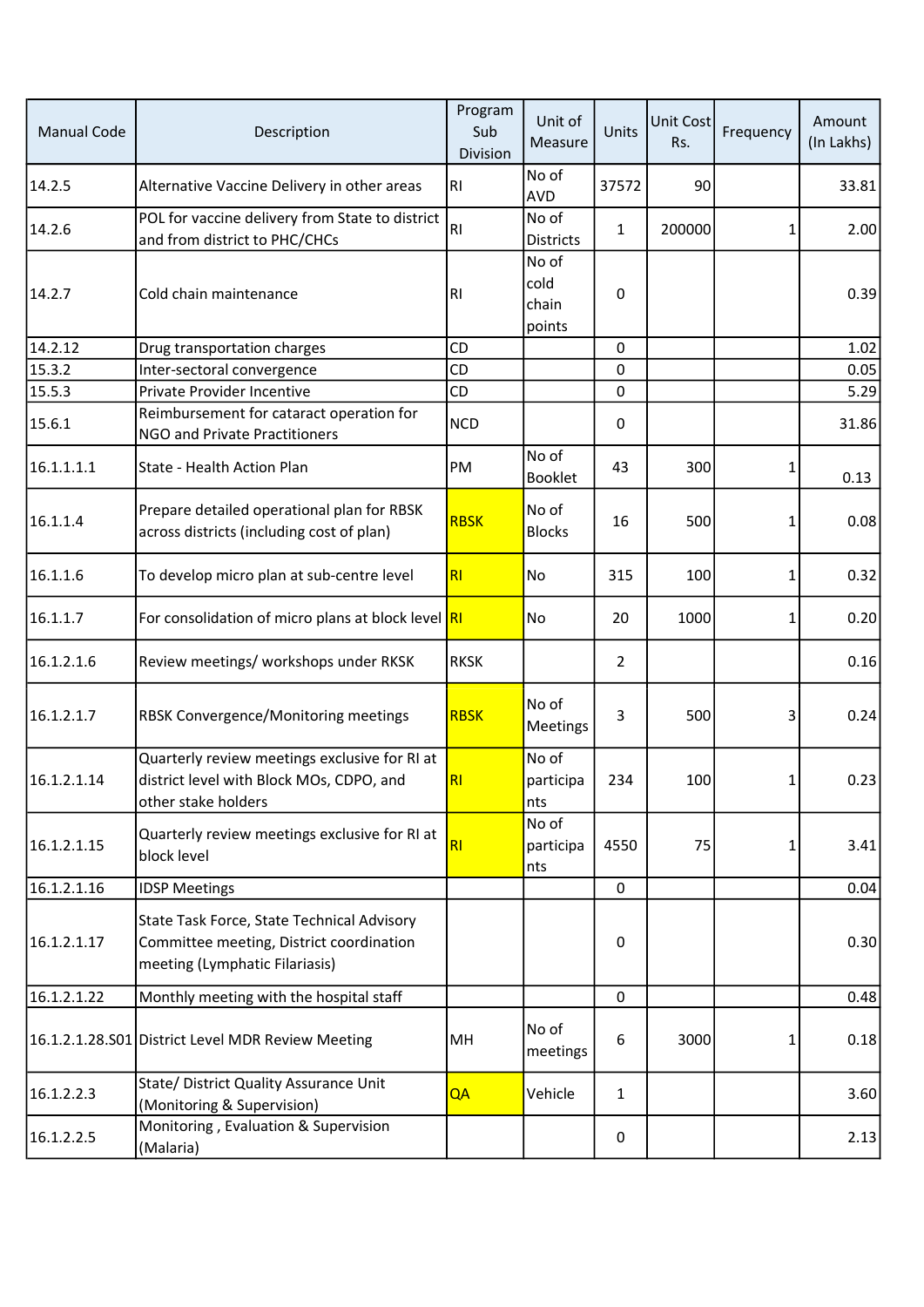| Manual Code | Description                                                                                                                                        | Program<br>Sub<br>Division | Unit of<br>Measure | Units               | <b>Unit Cost</b><br>Rs. | Frequency | Amount<br>(In Lakhs) |
|-------------|----------------------------------------------------------------------------------------------------------------------------------------------------|----------------------------|--------------------|---------------------|-------------------------|-----------|----------------------|
| 16.1.2.2.6  | Monitoring/supervision and Rapid response<br>(Dengue and Chikungunya)                                                                              |                            |                    | 0                   |                         |           | 1.98                 |
| 16.1.2.2.7  | Monitoring and supervision (JE/AE)                                                                                                                 |                            |                    | $\mathbf 0$         |                         |           | 3.36                 |
| 16.1.2.2.8  | Monitoring & Supervision (Lymphatic<br>Filariasis)                                                                                                 |                            |                    | 0                   |                         |           | 0.30                 |
| 16.1.2.2.9  | Monitoring & Evaluation (Kala Azar)                                                                                                                |                            |                    | $\mathsf 0$         |                         |           | 1.20                 |
| 16.1.2.2.12 | District NCD Cell                                                                                                                                  |                            |                    | 0                   |                         |           | 1.13                 |
| 16.1.2.2.13 | <b>Supervision and Monitoring</b>                                                                                                                  |                            |                    | 0                   |                         |           | 3.87                 |
| 16.1.2.2.14 | Monitoring Committee on Section 5                                                                                                                  |                            |                    | 0                   |                         |           | 0.03                 |
| 16.1.2.2.16 | Monitoring and Surveillance (review<br>meetings, Travel) under NRCP                                                                                |                            |                    | 0                   |                         |           | 0.50                 |
| 16.1.3.1.1  | Mobility Support for SPMU/State                                                                                                                    |                            |                    | $\mathbf 0$         |                         |           | 0.54                 |
| 16.1.3.1.9  | Mobility support for Rapid Response Team                                                                                                           |                            |                    | 0                   |                         |           | 0.61                 |
| 16.1.3.1.13 | <b>Vehicle Operation (POL)</b>                                                                                                                     |                            |                    | $\mathbf 0$         |                         |           | 2.91                 |
| 16.1.3.1.14 | Vehicle hiring                                                                                                                                     |                            |                    | 0                   |                         |           | 2.76                 |
|             | Tobacco Cessation Centre (TCC): Mobility                                                                                                           |                            |                    |                     |                         |           |                      |
| 16.1.3.1.15 | support                                                                                                                                            |                            |                    | 0                   |                         |           | 0.60                 |
| 16.1.3.3.1  | PM activities for World Population Day'<br>celebration (Only mobility cost): funds<br>earmarked for district level activities                      | <b>FP</b>                  | No of<br>events    | 1                   | 20000                   |           | 0.20                 |
| 16.1.3.3.2  | PM activities for Vasectomy Fortnight<br>celebration (Only mobility cost): funds<br>earmarked for district level activities                        | <b>FP</b>                  | No of<br>events    | $\mathbf{1}$        | 5000                    |           | 0.05                 |
| 16.1.3.3.3  | Mobility Support for DPMU/District                                                                                                                 |                            |                    | $\mathsf{O}\xspace$ |                         |           | 7.92                 |
| 16.1.3.3.5  | Mobility Costs for ASHA Resource<br>Centre/ASHA Mentoring Group (Kindly<br>Specify)                                                                |                            |                    | $\mathbf{1}$        |                         |           | 0.10                 |
| 16.1.3.3.7  | Mobility Support for supervision for district<br>level officers.                                                                                   | R1                         | No                 | 0                   |                         |           | 3.00                 |
| 16.1.3.3.8  | MOBILITY: Travel Cost, POL, etc. during<br>outbreak investigations and field visits for<br>monitoring programme activities at DSU on<br>need basis |                            |                    | 0                   |                         |           | 3.00                 |
| 16.1.3.3.10 | Travel expenses - Contractual Staff at District<br>level                                                                                           |                            |                    | 0                   |                         |           | 0.60                 |
| 16.1.3.3.11 | Mobility Support: District Cell                                                                                                                    |                            |                    | $\mathbf 0$         |                         |           | 1.33                 |
| 16.1.3.3.13 | Miscellaneous/ Travel                                                                                                                              |                            |                    | 0                   |                         |           | 3.60                 |
| 16.1.3.3.14 | <b>Enforcement Squads</b>                                                                                                                          |                            |                    | 0                   |                         |           | 0.10                 |
| 16.1.3.3.15 | District Tobacco Control Cell (DTCC): Mobility<br>Support                                                                                          |                            |                    | 0                   |                         |           | 1.56                 |
| 16.1.3.3.16 | District NCD Cell (TA, DA, POL)                                                                                                                    |                            |                    | $\mathbf 0$         |                         |           | 0.66                 |
|             | 16.1.3.3.17.S01 Mission Parivar Vikas Campaign                                                                                                     | FP                         | No of<br>campaign  | 28                  | 1000                    |           | 0.28                 |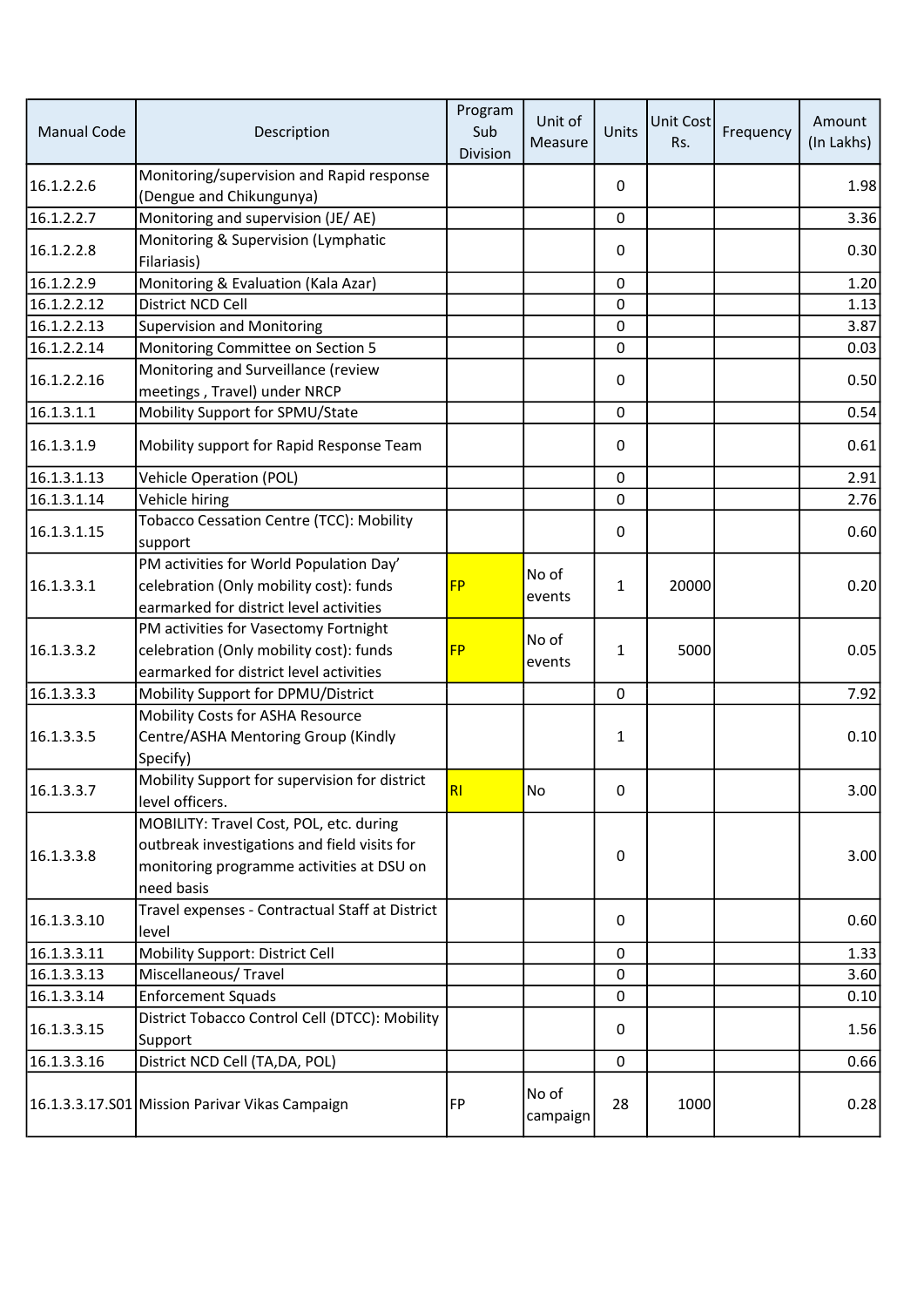| <b>Manual Code</b> | Description                                                                                                                | Program<br>Sub<br><b>Division</b> | Unit of<br>Measure | Units        | Unit Cost<br>Rs. | Frequency | Amount<br>(In Lakhs) |
|--------------------|----------------------------------------------------------------------------------------------------------------------------|-----------------------------------|--------------------|--------------|------------------|-----------|----------------------|
| 16.1.3.4.1         | PM activities for World Population Day'<br>celebration (Only mobility cost): funds<br>earmarked for block level activities | <b>FP</b>                         | No of<br>events    | 16           | 1000             |           | 0.16                 |
| 16.1.3.4.2         | PM activities for Vasectomy Fortnight<br>celebration (Only mobility cost): funds<br>earmarked for block level activities   | <b>FP</b>                         | No of<br>events    | 16           | 1000             |           | 0.16                 |
| 16.1.3.4.3.501     | Mobility for Supportive Supervision At Block<br>Level-M&E                                                                  | ME                                |                    | 0            |                  |           | 63.36                |
| 16.1.3.4.3.502     | Mobility Support & Commnication cost for<br><b>BCPM</b>                                                                    | <b>CP</b>                         |                    | $\Omega$     |                  |           | 9.79                 |
| 16.1.3.4.5.S01     | <b>Communication Cost for HWC Staff</b>                                                                                    | <b>CP</b>                         |                    | 0            |                  |           | 5.16                 |
| 16.1.3.5.1.S01     | TA/DA of HWC Staff                                                                                                         | <b>CP</b>                         |                    | 0            |                  |           | 5.16                 |
| 16.1.3.5.1.S02     | Travel expenses for regular staff under NLEP                                                                               | <b>CD</b>                         |                    | 0            |                  |           | 0.40                 |
| 16.1.4.1.1         | JSY Administrative Expenses                                                                                                | <b>MH</b>                         |                    | 0            |                  |           | 28.15                |
| 16.1.4.1.5         | Office expenses on telephone, fax,<br>Broadband Expenses & Other Miscellaneous<br>Expenditures                             |                                   |                    | 0            |                  |           | 0.60                 |
| 16.1.4.1.10        | <b>Office Operation (Miscellaneous)</b>                                                                                    |                                   |                    | 0            |                  |           | 3.87                 |
| 16.1.4.1.11        | Tobacco Cessation Centre (TCC): Office<br>Expenses                                                                         |                                   |                    | 0            |                  |           | 0.50                 |
| 16.1.4.2.1         | District Quality Assurance Unit (Operational<br>cost)                                                                      | QA                                |                    | 0            |                  |           | 4.92                 |
| 16.1.4.2.3         | contingency support                                                                                                        |                                   |                    | 0            |                  |           | 2.10                 |
| 16.1.4.2.4         | Office operation & Maintenance - District Cell                                                                             |                                   |                    | 0            |                  |           | 0.42                 |
| 16.1.4.2.5         | <b>District Cell - Consumables</b>                                                                                         |                                   |                    | 0            |                  |           | 0.42                 |
| 16.1.4.2.6         | Operational expenses of the district centre :<br>rent, telephone expenses, website etc.                                    |                                   |                    | 0            |                  |           | 0.10                 |
| 16.1.4.2.8         | District Tobacco Control Cell (DTCC):<br>Misc./Office Expenses                                                             |                                   |                    | 0            |                  |           | 4.00                 |
| 16.1.4.2.9         | District NCD Cell (Contingency)                                                                                            |                                   |                    | 0            |                  |           | 1.00                 |
| 16.1.4.3.1         | SNCU Data management (excluding HR)                                                                                        | <b>CH</b>                         | No of<br>SNCU      | $\mathbf{1}$ | 60000            | 1         | 0.60                 |
| 16.1.5.2.1         | Minor repairs and AMC of IT/office<br>equipment supplied under IDSP                                                        |                                   |                    | 0            |                  |           | 0.05                 |
| 16.1.5.3.1         | PM activities under Micronutrient<br><b>Supplementation Programme</b>                                                      |                                   |                    | 0            |                  |           | 1.64                 |
| 16.1.5.3.3         | Concurrent Audit system                                                                                                    |                                   |                    | 0            |                  |           | 1.50                 |
| 16.1.5.3.11        | <b>District level Coordination Committee</b>                                                                               |                                   |                    | 0            |                  |           | 0.02                 |
|                    | DPMU Operational Cost (inclusive of Rs.                                                                                    |                                   |                    |              |                  |           |                      |
|                    | 16.1.5.3.16.S05 10000/ district / month for RBSK DEIC<br>Manager TA DA)                                                    |                                   |                    | 1            |                  |           | 13.11                |
|                    | 16.1.5.3.16.S06 BPMU Oprational Cost                                                                                       |                                   |                    | 16           |                  |           | 31.75                |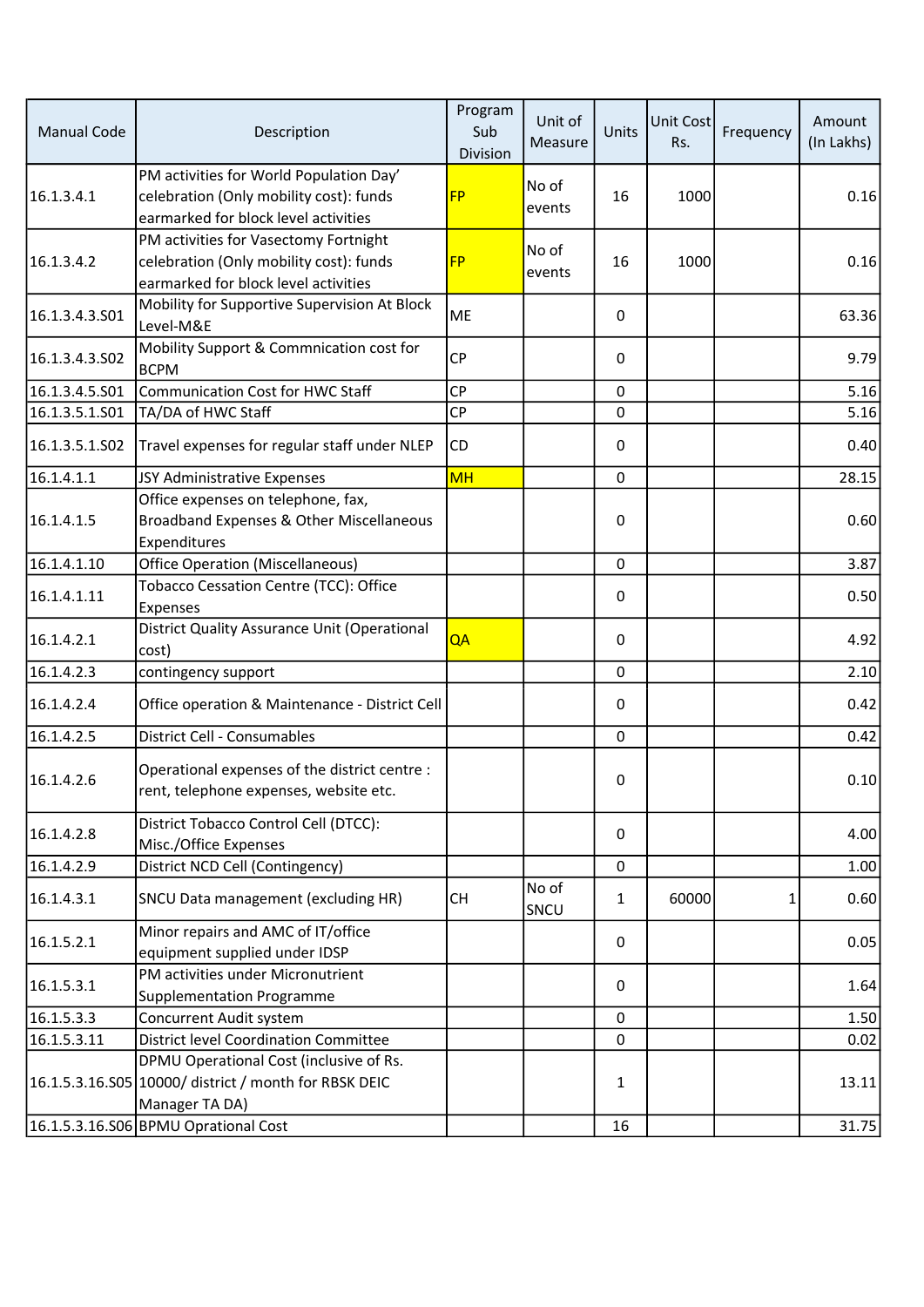| <b>Manual Code</b>         | Description                                                                                                        | Program<br>Sub<br>Division | Unit of<br>Measure              | Units          | Unit Cost<br>Rs. | Frequency | Amount<br>(In Lakhs) |
|----------------------------|--------------------------------------------------------------------------------------------------------------------|----------------------------|---------------------------------|----------------|------------------|-----------|----------------------|
|                            | 16.1.5.3.16.S09 Oprational Cost for RBSK                                                                           | <b>RBSK</b>                | No of<br><b>DEIC</b><br>Manager | 0              | 10000            | 1         | 0.10                 |
|                            | 16.1.5.3.16.S10 Operational cost of RBSK-MHT                                                                       | <b>RBSK</b>                | No of<br>teams                  | 0              | 1500             | 1         | 0.48                 |
| 16.1.5.3.16.515            | Office & Administrative Expence for State &<br><b>District Rabies Program</b>                                      |                            |                                 | 0              |                  |           | 0.08                 |
| 16.1.5.3.16.S18            | Office operational cost & other office<br>expences unedr NPCB                                                      | <b>NCD</b>                 |                                 | 0              |                  |           | 0.93                 |
|                            | Pol & Opex of DG set of Vaccine Storage at<br>16.1.5.3.16.S22 District level & other Cold Chain Point under<br>RI. | RI                         |                                 | 0              |                  |           | 0.70                 |
| 16.2.1.S02                 | Data Entry Operator                                                                                                | FP / PNDT No.              |                                 | $\mathbf{1}$   |                  |           | 2.27                 |
| 16.2.1.S08                 | District PNDT Co-Ordinator                                                                                         | FP / PNDT                  | No.                             | $\mathbf{1}$   |                  |           | 2.65                 |
| 16.3.2.S01                 | Mobility Support for HMIS & MCTS Block<br>Level                                                                    | <b>MIS</b>                 |                                 | 0              |                  |           | 0.58                 |
| 16.3.3.S01                 | Operational cost for HMIS & MCTS-AMC                                                                               | MIS                        |                                 | 0              |                  |           | 1.54                 |
| 16.3.3.502                 | Operational cost for HMIS & MCTS-Internet                                                                          | MIS                        |                                 | 0              |                  |           | 2.28                 |
| 16.3.3.S03                 | Operational cost for HMIS & MCTS-Office<br>Expenditure                                                             | <b>MIS</b>                 |                                 | 0              |                  |           | 3.24                 |
| 16.3.3.504                 | Operational cost for HMIS & MCTS-Recurring<br><b>Charges for ANMOL Tablet</b>                                      | MIS                        |                                 | 341            |                  |           | 12.28                |
| 16.4.1.1.S09               | Chowkidar Cum Peon-Div PMU                                                                                         | PM                         |                                 | 0              |                  |           |                      |
| 16.4.2.1.1.S01             | District Programme Manager                                                                                         | PM                         |                                 | 1              |                  |           | 6.39                 |
| 16.4.2.1.1.S02             | <b>District Community Process Manager</b>                                                                          | PM                         |                                 | 1              |                  |           | 5.23                 |
| 16.4.2.1.1.S04             | <b>District Accounts Manager</b>                                                                                   | PM                         |                                 | 1              |                  |           | 5.36                 |
| 16.4.2.1.1.505             | District Data Cum Account Assistant                                                                                | PM                         |                                 | 1              |                  |           | 3.61                 |
| 16.4.2.1.1.506             | <b>DEIC</b> manager                                                                                                | <b>RBSK</b>                |                                 | 1              |                  |           | 3.96                 |
| 16.4.2.1.1.509             | Support Staff                                                                                                      | PM                         |                                 | 1              |                  |           | 1.76                 |
| 16.4.2.1.2.502             | District Consultant(MH)                                                                                            | MH                         |                                 | 1              |                  |           | 4.94                 |
| 16.4.2.1.2.504             | <b>District Hospital Quality Manager</b>                                                                           | QA                         |                                 | $\overline{2}$ |                  |           | 10.45                |
| 16.4.2.1.2.505             | <b>District Consultant Quality Assurance</b>                                                                       | QA                         |                                 | 1              |                  |           | 6.09                 |
| 16.4.2.1.7.501             | <b>Accountant District Hospital</b>                                                                                | <b>FD</b>                  |                                 | $\mathbf{1}$   |                  |           | 2.95                 |
| 16.4.2.1.8.501             | Programme cum Admin. Asst.                                                                                         | QA                         |                                 | 1              |                  |           | 2.16                 |
| 16.4.2.1.11.S01 QI Mentors |                                                                                                                    | MH                         |                                 | 1              |                  |           | 5.80                 |
| 16.4.2.2.2.S01             | District Epidemiologist-CD-IDSP                                                                                    | CD                         |                                 | 0              |                  |           | 8.75                 |
| 16.4.2.2.2.502             | District Leprosy Consultant-CD-NLEP                                                                                | CD                         |                                 | 0              |                  |           | 5.56                 |
| 16.4.2.2.3.S01             | Programme Assistants/District Technical<br>Assitant-CD-NVBDCP-AES/JE                                               | CD                         |                                 | 0              |                  |           | 2.14                 |
| 16.4.2.2.4.S01             | Sr PMDT-TB HIV Coodinators                                                                                         | CD                         |                                 | 0              |                  |           | 4.47                 |
| 16.4.2.2.4.502             | PPM Coordinator                                                                                                    | CD                         |                                 | 0              |                  |           | 4.28                 |
| 16.4.2.2.4.503             | District Programme Coordinator                                                                                     | CD                         |                                 | 0              |                  |           | 5.33                 |
| 16.4.2.2.5.S01             | District Data Manager-CD-IDSP                                                                                      | CD                         |                                 | 0              |                  |           | 3.73                 |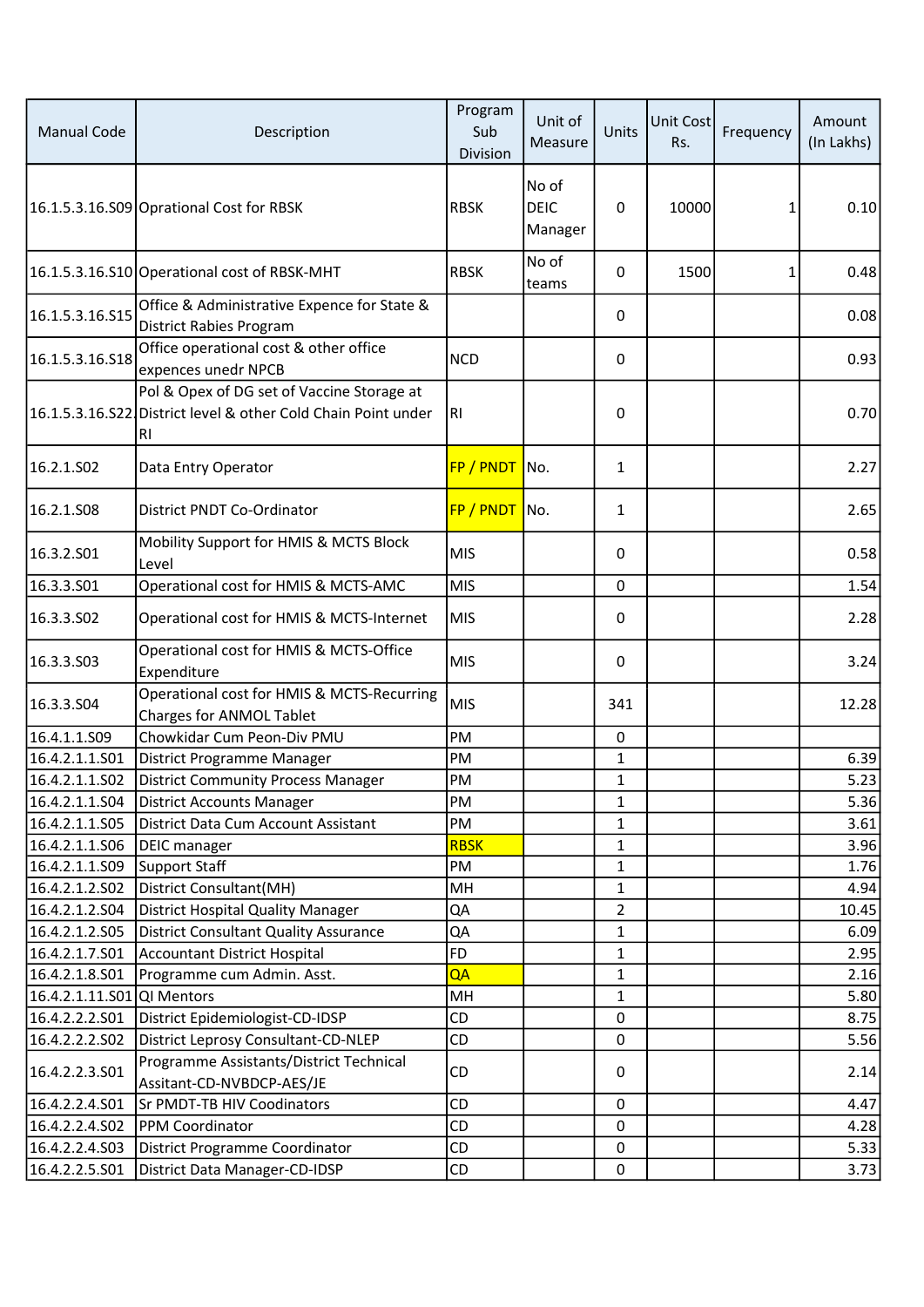| Senior Treatment Supervisor(STS)<br>CD<br>70.62<br>0<br>Senior TB Lab Supervisor(STLS)<br><b>CD</b><br>$\pmb{0}$<br>Accountant- Full time<br>CD<br>$\pmb{0}$<br><b>Block Programme Manager</b><br>PM<br>16<br><b>Block Account Manager</b><br>16<br><b>Block Community Process Manager</b><br>0<br>Data Entry Operator-HR<br>$\overline{2}$<br>Data Entry Operator-MCTS OPR 820 MIS<br><b>MIS</b><br>39.37<br>16<br>Data Entry Operator-MIS Outsource<br><b>MIS</b><br>RI<br>$\pmb{0}$<br>Data Entry Operator-RI<br>2.26<br>PM<br>16.4.3.1.9.S08<br>Data Entry Operator-RNTCP<br>$\mathbf 0$<br>2.32<br>Data Entry Operator- CD-IDSP<br>CD<br>$\pmb{0}$<br>16.4.3.1.9.S11<br>2.09<br>16.4.3.1.9.S13<br><b>NCD</b><br>$\pmb{0}$<br>Data Entry Operator-NBCP-District<br>1.45<br><b>CD</b><br>16.4.3.1.9.S18<br>Data Entry Operator -CD-AES/JE<br>$\mathbf 0$<br>1.74<br><b>BLOOD</b><br>E-rakt kosh- refer to strengthening of blood<br>No of<br>12<br>0.12<br>0<br>1000<br>services guidelines<br><b>CELL</b><br>Facility<br>Internet Cost to ASHA & AF at HWC<br>17.8.S05<br>$\mathbf 0$<br>5.18<br>No of<br><b>FP</b><br>18.17<br>Counseling training for Service Provider<br>$\mathbf{1}$<br>49540<br>0.50<br><b>Batches</b><br>No of<br>25<br>0.09<br><b>CH</b><br>350<br>NBSU & NBCC Register<br>1<br>register<br>No of<br><b>Uniform Case Sheet of Pediatrics</b><br>5936<br><b>CH</b><br>14<br>1<br>format<br><b>Operational Expenses of UPHCs (excluding</b><br><b>NUHM</b><br>No.'s<br>3<br>12<br>8000<br>rent)<br>No.'s<br>Mobility support for ANM/LHV<br>U.2.2.1<br><b>NUHM</b><br>13<br>500<br>12<br>0.78<br>No.'s<br>U.2.3.1<br><b>UHNDs</b><br><b>NUHM</b><br>13<br>12<br>1.56<br>1000<br>Special outreach camps in slums/ vulnerable<br>1.17<br>No.'s<br>3<br>3250<br>12<br><b>NUHM</b><br>areas<br>Incentives for routine activities<br><b>NUHM</b><br>11.01<br>47<br>ASHA incentives for Ayushman Bharat Health<br>3.48<br><b>NUHM</b><br>29<br>& Wellness Centres (H&WC)<br>12<br>0.77<br>Incentive for Health Promotion Day for ASHAs NUHM<br>No.'s<br>32<br>200<br>ASHA Incentive for JSY & Awards for best<br><b>NUHM</b><br>596<br>1.80<br>Performing Urban ASHA<br>No.'s<br>U.3.1.2.S02<br>ASHA HBNC Module 6 & 7 Training<br><b>NUHM</b><br>88200<br>1<br>0.88<br>$\mathbf{1}$<br>Other Non-Monetary Incentives Costs (badge,<br>0.24<br> U.3.1.3.1 <br><b>NUHM</b><br>No.'s<br>47<br>500<br>1<br>uniform, ID, etc.)<br>No.'s<br>U.4.1.1.2<br>Untied grants to UPHCs Rented Building<br><b>NUHM</b><br>$\overline{3}$<br>100000<br>3.00<br>1<br>No.'s<br>$\mathbf 1$<br>U.4.1.4<br>Untied grants to MAS<br><b>NUHM</b><br>32<br>5000<br>1.60<br>12<br>U.5.1.4.1<br>Rent for UPHC<br><b>NUHM</b><br>No.'s<br>3<br>17325<br>6.24<br>Procurement of drugs for AB-H&WCs<br>No.'s<br>$\overline{2}$<br>U.6.2.1.1<br><b>NUHM</b><br>130000<br>2.60<br>1<br>Procurement of drugs for facilities other than<br>No.'s<br><b>NUHM</b><br>$\mathbf{1}$<br>130000<br>1<br>AB-HWCs<br>U.6.2.2.1<br>No.'s<br>15<br>750<br>$1\vert$<br><b>ASHA Drug Kits</b><br><b>NUHM</b><br>0.11 | <b>Manual Code</b> | Description | Program<br>Sub<br>Division | Unit of<br>Measure | Units | <b>Unit Cost</b><br>Rs. | Frequency | Amount<br>(In Lakhs) |
|-----------------------------------------------------------------------------------------------------------------------------------------------------------------------------------------------------------------------------------------------------------------------------------------------------------------------------------------------------------------------------------------------------------------------------------------------------------------------------------------------------------------------------------------------------------------------------------------------------------------------------------------------------------------------------------------------------------------------------------------------------------------------------------------------------------------------------------------------------------------------------------------------------------------------------------------------------------------------------------------------------------------------------------------------------------------------------------------------------------------------------------------------------------------------------------------------------------------------------------------------------------------------------------------------------------------------------------------------------------------------------------------------------------------------------------------------------------------------------------------------------------------------------------------------------------------------------------------------------------------------------------------------------------------------------------------------------------------------------------------------------------------------------------------------------------------------------------------------------------------------------------------------------------------------------------------------------------------------------------------------------------------------------------------------------------------------------------------------------------------------------------------------------------------------------------------------------------------------------------------------------------------------------------------------------------------------------------------------------------------------------------------------------------------------------------------------------------------------------------------------------------------------------------------------------------------------------------------------------------------------------------------------------------------------------------------------------------------------------------------------------------------------------------------------------------------------------------------------------------------------------------------------------------------------------------------------------------------------------------------------------------------------------------------------------------------------------------------------|--------------------|-------------|----------------------------|--------------------|-------|-------------------------|-----------|----------------------|
|                                                                                                                                                                                                                                                                                                                                                                                                                                                                                                                                                                                                                                                                                                                                                                                                                                                                                                                                                                                                                                                                                                                                                                                                                                                                                                                                                                                                                                                                                                                                                                                                                                                                                                                                                                                                                                                                                                                                                                                                                                                                                                                                                                                                                                                                                                                                                                                                                                                                                                                                                                                                                                                                                                                                                                                                                                                                                                                                                                                                                                                                                               | 16.4.2.2.6.S01     |             |                            |                    |       |                         |           |                      |
|                                                                                                                                                                                                                                                                                                                                                                                                                                                                                                                                                                                                                                                                                                                                                                                                                                                                                                                                                                                                                                                                                                                                                                                                                                                                                                                                                                                                                                                                                                                                                                                                                                                                                                                                                                                                                                                                                                                                                                                                                                                                                                                                                                                                                                                                                                                                                                                                                                                                                                                                                                                                                                                                                                                                                                                                                                                                                                                                                                                                                                                                                               | 16.4.2.2.6.S03     |             |                            |                    |       |                         |           | 30.52                |
|                                                                                                                                                                                                                                                                                                                                                                                                                                                                                                                                                                                                                                                                                                                                                                                                                                                                                                                                                                                                                                                                                                                                                                                                                                                                                                                                                                                                                                                                                                                                                                                                                                                                                                                                                                                                                                                                                                                                                                                                                                                                                                                                                                                                                                                                                                                                                                                                                                                                                                                                                                                                                                                                                                                                                                                                                                                                                                                                                                                                                                                                                               | 16.4.2.2.7.S01     |             |                            |                    |       |                         |           | 3.18                 |
|                                                                                                                                                                                                                                                                                                                                                                                                                                                                                                                                                                                                                                                                                                                                                                                                                                                                                                                                                                                                                                                                                                                                                                                                                                                                                                                                                                                                                                                                                                                                                                                                                                                                                                                                                                                                                                                                                                                                                                                                                                                                                                                                                                                                                                                                                                                                                                                                                                                                                                                                                                                                                                                                                                                                                                                                                                                                                                                                                                                                                                                                                               | 16.4.3.1.1.S01     |             |                            |                    |       |                         |           | 61.57                |
|                                                                                                                                                                                                                                                                                                                                                                                                                                                                                                                                                                                                                                                                                                                                                                                                                                                                                                                                                                                                                                                                                                                                                                                                                                                                                                                                                                                                                                                                                                                                                                                                                                                                                                                                                                                                                                                                                                                                                                                                                                                                                                                                                                                                                                                                                                                                                                                                                                                                                                                                                                                                                                                                                                                                                                                                                                                                                                                                                                                                                                                                                               | 16.4.3.1.1.S02     |             |                            |                    |       |                         |           | 50.87                |
|                                                                                                                                                                                                                                                                                                                                                                                                                                                                                                                                                                                                                                                                                                                                                                                                                                                                                                                                                                                                                                                                                                                                                                                                                                                                                                                                                                                                                                                                                                                                                                                                                                                                                                                                                                                                                                                                                                                                                                                                                                                                                                                                                                                                                                                                                                                                                                                                                                                                                                                                                                                                                                                                                                                                                                                                                                                                                                                                                                                                                                                                                               | 16.4.3.1.1.S03     |             |                            |                    |       |                         |           | 41.06                |
|                                                                                                                                                                                                                                                                                                                                                                                                                                                                                                                                                                                                                                                                                                                                                                                                                                                                                                                                                                                                                                                                                                                                                                                                                                                                                                                                                                                                                                                                                                                                                                                                                                                                                                                                                                                                                                                                                                                                                                                                                                                                                                                                                                                                                                                                                                                                                                                                                                                                                                                                                                                                                                                                                                                                                                                                                                                                                                                                                                                                                                                                                               | 16.4.3.1.9.S03     |             |                            |                    |       |                         |           | 4.94                 |
|                                                                                                                                                                                                                                                                                                                                                                                                                                                                                                                                                                                                                                                                                                                                                                                                                                                                                                                                                                                                                                                                                                                                                                                                                                                                                                                                                                                                                                                                                                                                                                                                                                                                                                                                                                                                                                                                                                                                                                                                                                                                                                                                                                                                                                                                                                                                                                                                                                                                                                                                                                                                                                                                                                                                                                                                                                                                                                                                                                                                                                                                                               | 16.4.3.1.9.S04     |             |                            |                    |       |                         |           |                      |
|                                                                                                                                                                                                                                                                                                                                                                                                                                                                                                                                                                                                                                                                                                                                                                                                                                                                                                                                                                                                                                                                                                                                                                                                                                                                                                                                                                                                                                                                                                                                                                                                                                                                                                                                                                                                                                                                                                                                                                                                                                                                                                                                                                                                                                                                                                                                                                                                                                                                                                                                                                                                                                                                                                                                                                                                                                                                                                                                                                                                                                                                                               | 16.4.3.1.9.S05     |             |                            |                    |       |                         |           | 0.40                 |
|                                                                                                                                                                                                                                                                                                                                                                                                                                                                                                                                                                                                                                                                                                                                                                                                                                                                                                                                                                                                                                                                                                                                                                                                                                                                                                                                                                                                                                                                                                                                                                                                                                                                                                                                                                                                                                                                                                                                                                                                                                                                                                                                                                                                                                                                                                                                                                                                                                                                                                                                                                                                                                                                                                                                                                                                                                                                                                                                                                                                                                                                                               | 16.4.3.1.9.S07     |             |                            |                    |       |                         |           |                      |
|                                                                                                                                                                                                                                                                                                                                                                                                                                                                                                                                                                                                                                                                                                                                                                                                                                                                                                                                                                                                                                                                                                                                                                                                                                                                                                                                                                                                                                                                                                                                                                                                                                                                                                                                                                                                                                                                                                                                                                                                                                                                                                                                                                                                                                                                                                                                                                                                                                                                                                                                                                                                                                                                                                                                                                                                                                                                                                                                                                                                                                                                                               |                    |             |                            |                    |       |                         |           |                      |
|                                                                                                                                                                                                                                                                                                                                                                                                                                                                                                                                                                                                                                                                                                                                                                                                                                                                                                                                                                                                                                                                                                                                                                                                                                                                                                                                                                                                                                                                                                                                                                                                                                                                                                                                                                                                                                                                                                                                                                                                                                                                                                                                                                                                                                                                                                                                                                                                                                                                                                                                                                                                                                                                                                                                                                                                                                                                                                                                                                                                                                                                                               |                    |             |                            |                    |       |                         |           |                      |
|                                                                                                                                                                                                                                                                                                                                                                                                                                                                                                                                                                                                                                                                                                                                                                                                                                                                                                                                                                                                                                                                                                                                                                                                                                                                                                                                                                                                                                                                                                                                                                                                                                                                                                                                                                                                                                                                                                                                                                                                                                                                                                                                                                                                                                                                                                                                                                                                                                                                                                                                                                                                                                                                                                                                                                                                                                                                                                                                                                                                                                                                                               |                    |             |                            |                    |       |                         |           |                      |
|                                                                                                                                                                                                                                                                                                                                                                                                                                                                                                                                                                                                                                                                                                                                                                                                                                                                                                                                                                                                                                                                                                                                                                                                                                                                                                                                                                                                                                                                                                                                                                                                                                                                                                                                                                                                                                                                                                                                                                                                                                                                                                                                                                                                                                                                                                                                                                                                                                                                                                                                                                                                                                                                                                                                                                                                                                                                                                                                                                                                                                                                                               |                    |             |                            |                    |       |                         |           |                      |
|                                                                                                                                                                                                                                                                                                                                                                                                                                                                                                                                                                                                                                                                                                                                                                                                                                                                                                                                                                                                                                                                                                                                                                                                                                                                                                                                                                                                                                                                                                                                                                                                                                                                                                                                                                                                                                                                                                                                                                                                                                                                                                                                                                                                                                                                                                                                                                                                                                                                                                                                                                                                                                                                                                                                                                                                                                                                                                                                                                                                                                                                                               |                    |             |                            |                    |       |                         |           |                      |
|                                                                                                                                                                                                                                                                                                                                                                                                                                                                                                                                                                                                                                                                                                                                                                                                                                                                                                                                                                                                                                                                                                                                                                                                                                                                                                                                                                                                                                                                                                                                                                                                                                                                                                                                                                                                                                                                                                                                                                                                                                                                                                                                                                                                                                                                                                                                                                                                                                                                                                                                                                                                                                                                                                                                                                                                                                                                                                                                                                                                                                                                                               | 17.4               |             |                            |                    |       |                         |           |                      |
|                                                                                                                                                                                                                                                                                                                                                                                                                                                                                                                                                                                                                                                                                                                                                                                                                                                                                                                                                                                                                                                                                                                                                                                                                                                                                                                                                                                                                                                                                                                                                                                                                                                                                                                                                                                                                                                                                                                                                                                                                                                                                                                                                                                                                                                                                                                                                                                                                                                                                                                                                                                                                                                                                                                                                                                                                                                                                                                                                                                                                                                                                               |                    |             |                            |                    |       |                         |           |                      |
|                                                                                                                                                                                                                                                                                                                                                                                                                                                                                                                                                                                                                                                                                                                                                                                                                                                                                                                                                                                                                                                                                                                                                                                                                                                                                                                                                                                                                                                                                                                                                                                                                                                                                                                                                                                                                                                                                                                                                                                                                                                                                                                                                                                                                                                                                                                                                                                                                                                                                                                                                                                                                                                                                                                                                                                                                                                                                                                                                                                                                                                                                               |                    |             |                            |                    |       |                         |           |                      |
|                                                                                                                                                                                                                                                                                                                                                                                                                                                                                                                                                                                                                                                                                                                                                                                                                                                                                                                                                                                                                                                                                                                                                                                                                                                                                                                                                                                                                                                                                                                                                                                                                                                                                                                                                                                                                                                                                                                                                                                                                                                                                                                                                                                                                                                                                                                                                                                                                                                                                                                                                                                                                                                                                                                                                                                                                                                                                                                                                                                                                                                                                               |                    |             |                            |                    |       |                         |           |                      |
|                                                                                                                                                                                                                                                                                                                                                                                                                                                                                                                                                                                                                                                                                                                                                                                                                                                                                                                                                                                                                                                                                                                                                                                                                                                                                                                                                                                                                                                                                                                                                                                                                                                                                                                                                                                                                                                                                                                                                                                                                                                                                                                                                                                                                                                                                                                                                                                                                                                                                                                                                                                                                                                                                                                                                                                                                                                                                                                                                                                                                                                                                               |                    |             |                            |                    |       |                         |           |                      |
|                                                                                                                                                                                                                                                                                                                                                                                                                                                                                                                                                                                                                                                                                                                                                                                                                                                                                                                                                                                                                                                                                                                                                                                                                                                                                                                                                                                                                                                                                                                                                                                                                                                                                                                                                                                                                                                                                                                                                                                                                                                                                                                                                                                                                                                                                                                                                                                                                                                                                                                                                                                                                                                                                                                                                                                                                                                                                                                                                                                                                                                                                               | 18.23              |             |                            |                    |       |                         |           |                      |
|                                                                                                                                                                                                                                                                                                                                                                                                                                                                                                                                                                                                                                                                                                                                                                                                                                                                                                                                                                                                                                                                                                                                                                                                                                                                                                                                                                                                                                                                                                                                                                                                                                                                                                                                                                                                                                                                                                                                                                                                                                                                                                                                                                                                                                                                                                                                                                                                                                                                                                                                                                                                                                                                                                                                                                                                                                                                                                                                                                                                                                                                                               | 18.29              |             |                            |                    |       |                         |           | 0.83                 |
|                                                                                                                                                                                                                                                                                                                                                                                                                                                                                                                                                                                                                                                                                                                                                                                                                                                                                                                                                                                                                                                                                                                                                                                                                                                                                                                                                                                                                                                                                                                                                                                                                                                                                                                                                                                                                                                                                                                                                                                                                                                                                                                                                                                                                                                                                                                                                                                                                                                                                                                                                                                                                                                                                                                                                                                                                                                                                                                                                                                                                                                                                               |                    |             |                            |                    |       |                         |           |                      |
|                                                                                                                                                                                                                                                                                                                                                                                                                                                                                                                                                                                                                                                                                                                                                                                                                                                                                                                                                                                                                                                                                                                                                                                                                                                                                                                                                                                                                                                                                                                                                                                                                                                                                                                                                                                                                                                                                                                                                                                                                                                                                                                                                                                                                                                                                                                                                                                                                                                                                                                                                                                                                                                                                                                                                                                                                                                                                                                                                                                                                                                                                               | U.1.3.1            |             |                            |                    |       |                         |           | 2.88                 |
|                                                                                                                                                                                                                                                                                                                                                                                                                                                                                                                                                                                                                                                                                                                                                                                                                                                                                                                                                                                                                                                                                                                                                                                                                                                                                                                                                                                                                                                                                                                                                                                                                                                                                                                                                                                                                                                                                                                                                                                                                                                                                                                                                                                                                                                                                                                                                                                                                                                                                                                                                                                                                                                                                                                                                                                                                                                                                                                                                                                                                                                                                               |                    |             |                            |                    |       |                         |           |                      |
|                                                                                                                                                                                                                                                                                                                                                                                                                                                                                                                                                                                                                                                                                                                                                                                                                                                                                                                                                                                                                                                                                                                                                                                                                                                                                                                                                                                                                                                                                                                                                                                                                                                                                                                                                                                                                                                                                                                                                                                                                                                                                                                                                                                                                                                                                                                                                                                                                                                                                                                                                                                                                                                                                                                                                                                                                                                                                                                                                                                                                                                                                               |                    |             |                            |                    |       |                         |           |                      |
|                                                                                                                                                                                                                                                                                                                                                                                                                                                                                                                                                                                                                                                                                                                                                                                                                                                                                                                                                                                                                                                                                                                                                                                                                                                                                                                                                                                                                                                                                                                                                                                                                                                                                                                                                                                                                                                                                                                                                                                                                                                                                                                                                                                                                                                                                                                                                                                                                                                                                                                                                                                                                                                                                                                                                                                                                                                                                                                                                                                                                                                                                               |                    |             |                            |                    |       |                         |           |                      |
|                                                                                                                                                                                                                                                                                                                                                                                                                                                                                                                                                                                                                                                                                                                                                                                                                                                                                                                                                                                                                                                                                                                                                                                                                                                                                                                                                                                                                                                                                                                                                                                                                                                                                                                                                                                                                                                                                                                                                                                                                                                                                                                                                                                                                                                                                                                                                                                                                                                                                                                                                                                                                                                                                                                                                                                                                                                                                                                                                                                                                                                                                               | U.2.3.2            |             |                            |                    |       |                         |           |                      |
|                                                                                                                                                                                                                                                                                                                                                                                                                                                                                                                                                                                                                                                                                                                                                                                                                                                                                                                                                                                                                                                                                                                                                                                                                                                                                                                                                                                                                                                                                                                                                                                                                                                                                                                                                                                                                                                                                                                                                                                                                                                                                                                                                                                                                                                                                                                                                                                                                                                                                                                                                                                                                                                                                                                                                                                                                                                                                                                                                                                                                                                                                               | U.3.1.1.1          |             |                            |                    |       |                         |           |                      |
|                                                                                                                                                                                                                                                                                                                                                                                                                                                                                                                                                                                                                                                                                                                                                                                                                                                                                                                                                                                                                                                                                                                                                                                                                                                                                                                                                                                                                                                                                                                                                                                                                                                                                                                                                                                                                                                                                                                                                                                                                                                                                                                                                                                                                                                                                                                                                                                                                                                                                                                                                                                                                                                                                                                                                                                                                                                                                                                                                                                                                                                                                               | U.3.1.1.2          |             |                            |                    |       |                         |           |                      |
|                                                                                                                                                                                                                                                                                                                                                                                                                                                                                                                                                                                                                                                                                                                                                                                                                                                                                                                                                                                                                                                                                                                                                                                                                                                                                                                                                                                                                                                                                                                                                                                                                                                                                                                                                                                                                                                                                                                                                                                                                                                                                                                                                                                                                                                                                                                                                                                                                                                                                                                                                                                                                                                                                                                                                                                                                                                                                                                                                                                                                                                                                               | U.3.1.1.3.501      |             |                            |                    |       |                         |           |                      |
|                                                                                                                                                                                                                                                                                                                                                                                                                                                                                                                                                                                                                                                                                                                                                                                                                                                                                                                                                                                                                                                                                                                                                                                                                                                                                                                                                                                                                                                                                                                                                                                                                                                                                                                                                                                                                                                                                                                                                                                                                                                                                                                                                                                                                                                                                                                                                                                                                                                                                                                                                                                                                                                                                                                                                                                                                                                                                                                                                                                                                                                                                               | U.3.1.1.4          |             |                            |                    |       |                         |           |                      |
|                                                                                                                                                                                                                                                                                                                                                                                                                                                                                                                                                                                                                                                                                                                                                                                                                                                                                                                                                                                                                                                                                                                                                                                                                                                                                                                                                                                                                                                                                                                                                                                                                                                                                                                                                                                                                                                                                                                                                                                                                                                                                                                                                                                                                                                                                                                                                                                                                                                                                                                                                                                                                                                                                                                                                                                                                                                                                                                                                                                                                                                                                               |                    |             |                            |                    |       |                         |           |                      |
|                                                                                                                                                                                                                                                                                                                                                                                                                                                                                                                                                                                                                                                                                                                                                                                                                                                                                                                                                                                                                                                                                                                                                                                                                                                                                                                                                                                                                                                                                                                                                                                                                                                                                                                                                                                                                                                                                                                                                                                                                                                                                                                                                                                                                                                                                                                                                                                                                                                                                                                                                                                                                                                                                                                                                                                                                                                                                                                                                                                                                                                                                               |                    |             |                            |                    |       |                         |           |                      |
|                                                                                                                                                                                                                                                                                                                                                                                                                                                                                                                                                                                                                                                                                                                                                                                                                                                                                                                                                                                                                                                                                                                                                                                                                                                                                                                                                                                                                                                                                                                                                                                                                                                                                                                                                                                                                                                                                                                                                                                                                                                                                                                                                                                                                                                                                                                                                                                                                                                                                                                                                                                                                                                                                                                                                                                                                                                                                                                                                                                                                                                                                               |                    |             |                            |                    |       |                         |           |                      |
|                                                                                                                                                                                                                                                                                                                                                                                                                                                                                                                                                                                                                                                                                                                                                                                                                                                                                                                                                                                                                                                                                                                                                                                                                                                                                                                                                                                                                                                                                                                                                                                                                                                                                                                                                                                                                                                                                                                                                                                                                                                                                                                                                                                                                                                                                                                                                                                                                                                                                                                                                                                                                                                                                                                                                                                                                                                                                                                                                                                                                                                                                               |                    |             |                            |                    |       |                         |           |                      |
|                                                                                                                                                                                                                                                                                                                                                                                                                                                                                                                                                                                                                                                                                                                                                                                                                                                                                                                                                                                                                                                                                                                                                                                                                                                                                                                                                                                                                                                                                                                                                                                                                                                                                                                                                                                                                                                                                                                                                                                                                                                                                                                                                                                                                                                                                                                                                                                                                                                                                                                                                                                                                                                                                                                                                                                                                                                                                                                                                                                                                                                                                               |                    |             |                            |                    |       |                         |           |                      |
|                                                                                                                                                                                                                                                                                                                                                                                                                                                                                                                                                                                                                                                                                                                                                                                                                                                                                                                                                                                                                                                                                                                                                                                                                                                                                                                                                                                                                                                                                                                                                                                                                                                                                                                                                                                                                                                                                                                                                                                                                                                                                                                                                                                                                                                                                                                                                                                                                                                                                                                                                                                                                                                                                                                                                                                                                                                                                                                                                                                                                                                                                               |                    |             |                            |                    |       |                         |           |                      |
|                                                                                                                                                                                                                                                                                                                                                                                                                                                                                                                                                                                                                                                                                                                                                                                                                                                                                                                                                                                                                                                                                                                                                                                                                                                                                                                                                                                                                                                                                                                                                                                                                                                                                                                                                                                                                                                                                                                                                                                                                                                                                                                                                                                                                                                                                                                                                                                                                                                                                                                                                                                                                                                                                                                                                                                                                                                                                                                                                                                                                                                                                               |                    |             |                            |                    |       |                         |           |                      |
|                                                                                                                                                                                                                                                                                                                                                                                                                                                                                                                                                                                                                                                                                                                                                                                                                                                                                                                                                                                                                                                                                                                                                                                                                                                                                                                                                                                                                                                                                                                                                                                                                                                                                                                                                                                                                                                                                                                                                                                                                                                                                                                                                                                                                                                                                                                                                                                                                                                                                                                                                                                                                                                                                                                                                                                                                                                                                                                                                                                                                                                                                               | U.6.2.1.2          |             |                            |                    |       |                         |           | 1.30                 |
|                                                                                                                                                                                                                                                                                                                                                                                                                                                                                                                                                                                                                                                                                                                                                                                                                                                                                                                                                                                                                                                                                                                                                                                                                                                                                                                                                                                                                                                                                                                                                                                                                                                                                                                                                                                                                                                                                                                                                                                                                                                                                                                                                                                                                                                                                                                                                                                                                                                                                                                                                                                                                                                                                                                                                                                                                                                                                                                                                                                                                                                                                               |                    |             |                            |                    |       |                         |           |                      |